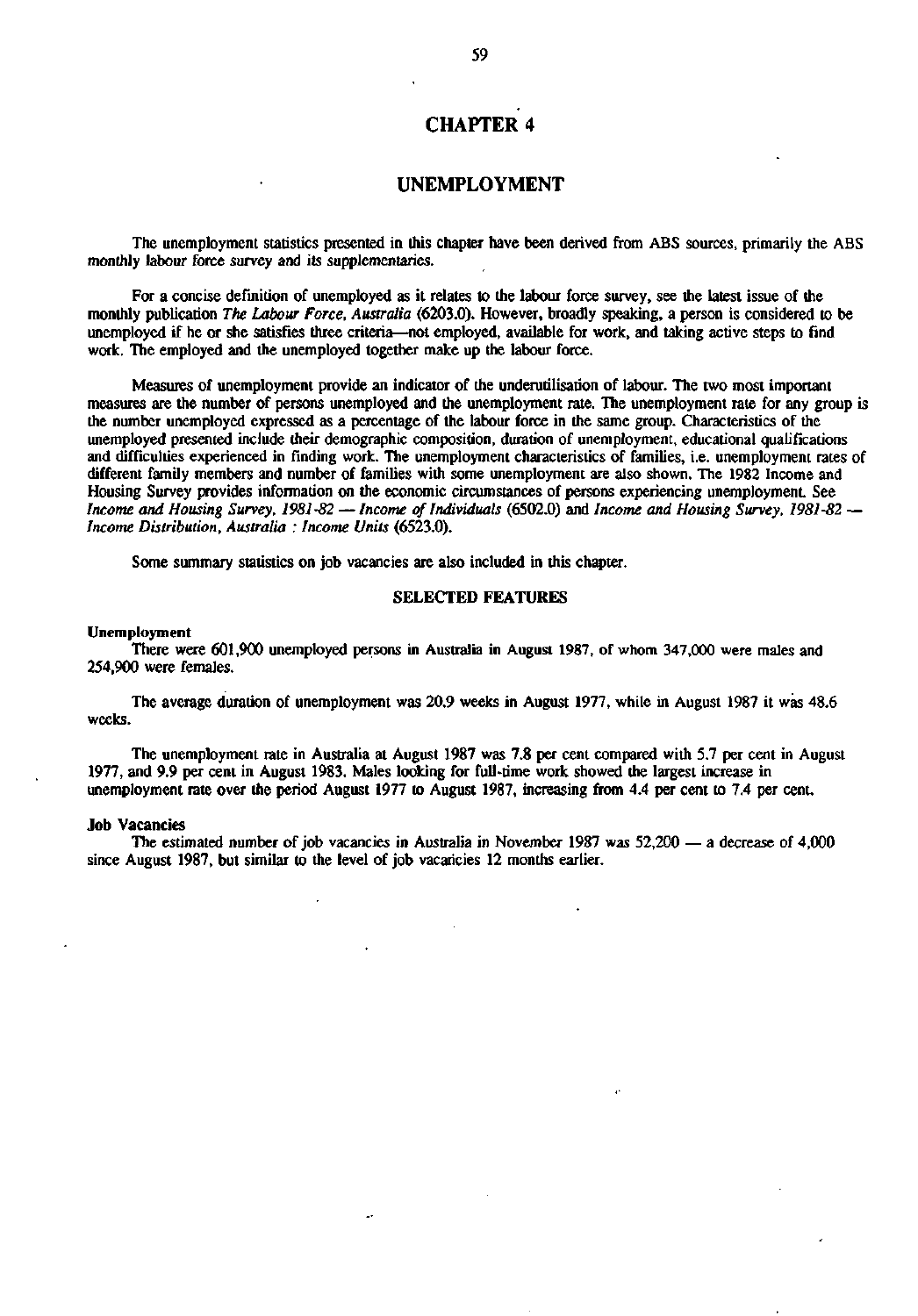|         |                                  | Males                            |       |                                  | Females                          |       |                                  | Persons                          |       |
|---------|----------------------------------|----------------------------------|-------|----------------------------------|----------------------------------|-------|----------------------------------|----------------------------------|-------|
| August  | Looking for<br>full-time<br>work | Looking for<br>part-time<br>work | Total | Looking for<br>full-time<br>work | Looking for<br>part-time<br>work | Total | Looking for<br>full-time<br>work | Looking for<br>part-time<br>work | Total |
|         |                                  |                                  |       | <b>NUMBER (' 000)</b>            |                                  |       |                                  |                                  |       |
| 1977    | 168.5                            | 21.6                             | 190.1 | 114.8                            | 54.4                             | 169.2 | 283.3                            | 76.0                             | 359.3 |
| 1978    | 207.9                            | 14.3                             | 222.2 | 126.5                            | 49.6                             | 176.1 | 334.4                            | 63.9                             | 398.3 |
| 1979    | 184.0                            | 13.5                             | 197.5 | 131.8                            | 48.1                             | 179.9 | 315.8                            | 61.7                             | 377.5 |
| 1980    | 193.9                            | 15.7                             | 209.6 | 140.7                            | 44.2                             | 184.9 | 334.6                            | 59.9                             | 394.5 |
| 1981    | 187.8                            | 12.7                             | 200.4 | 135.9                            | 44.2                             | 180.1 | 323.7                            | 56.9                             | 380.6 |
| 1982    | 250.4                            | 21.3                             | 271.7 | 137.2                            | 52.5                             | 189.7 | 387.6                            | 73.8                             | 461.4 |
| 1983    | 409.5                            | 20.2                             | 429.7 | 197.9                            | 59.3                             | 257.1 | 607.4                            | 79.5                             | 686.8 |
| 1984    | 359.0                            | 22.5                             | 381.5 | 165.1                            | 57.9                             | 223.1 | 524.2                            | 80.5                             | 604.6 |
| 1985    | 323.3                            | 23.3                             | 346.6 | 160.9                            | 60.1                             | 221.0 | 484.2                            | 83.4                             | 567.6 |
| 1986(a) | 319.9                            | 28.1                             | 348.0 | 170.8                            | 76.9                             | 247.6 | 490.7                            | 105.0                            | 595.6 |
| 1987    | 317.3                            | 29.7                             | 347.0 | 178.1                            | 76.9                             | 254.9 | 495.4                            | 106.5                            | 601.9 |
|         |                                  |                                  |       | UNEMPLOYMENT RATE (per cent)     |                                  |       |                                  |                                  |       |
| 1977    | 4.4                              | 10.5                             | 4.7   | 7.5                              | 7.1                              | 7.4   | 5.3                              | 7.8                              | 5.7   |
| 1978    | 5.4                              | 6.4                              | 5.5   | 8.3                              | 6.2                              | 7.6   | 6.2                              | 6.2                              | 6.2   |
| 1979    | 4.7                              | 6.2                              | 4.8   | 8.6                              | 6.0                              | 77    | 5.8                              | 6.0                              | 5.9   |
| 1980    | 4.9                              | 7.0                              | 5.0   | 3.7                              | 5.1                              | 7.4   | 6.0                              | 5.5                              | 5.9   |
| 1981    | 4.7                              | 5.4                              | 4.7   | 8.3                              | 5.0                              | 7.2   | 5.7                              | 5.1                              | 5.6   |
| 1982    | 6.2                              | 8.1                              | 6.3   | 8.4                              | 5.8                              | 7.5   | 6.8                              | 6.3                              | 6.7   |
| 1983    | 10.1                             | 7.7                              | 9.9   | 11.7                             | 6.5                              | 9.9   | 10.5                             | 6.8                              | 9.9   |
| 1984    | 8.7                              | 8.4                              | 8.7   | 9.6                              | 6.0                              | 8.3   | 9.0                              | 6.6                              | 8.6   |
| 1985    | 7.8                              | 8.0                              | 7.8   | 9.1                              | 5.8                              | 7.9   | 8.2                              | 6.2                              | 7.8   |
| 1986(a) | 7.6                              | 9.2                              | 7.7   | 9.2                              | 7.0                              | 8.4   | 8.1                              | 7.5                              | 8.0   |
| 1987    | 7.4                              | 8.6                              | 7.5   | 9.4                              | 6.5                              | 8.3   | 8.1                              | 7.0                              | 7.8   |

#### **TABLE 4.1. UNEMPLOYED PERSONS : WHETHER LOOKING FOR FULL-TIME OR PART-TIME WORK, AUGUST 1977 TO AUGUST 1987**

**(a) Estimates from August 1986 are based on a revised definition introduced in April 1986. See paragraph 25 of Appendix 3 for further information.** 

*Source: The Labour Force, Australia* **(6203.0).** 



### **CHART 4.1. UNEMPLOYED PERSONS**

**Indicates break in series. Estimates from August 1986 are based on a revised definition introduced in April 1986. See Appendix 3 for further information.**   $\mathcal{A}_\bullet$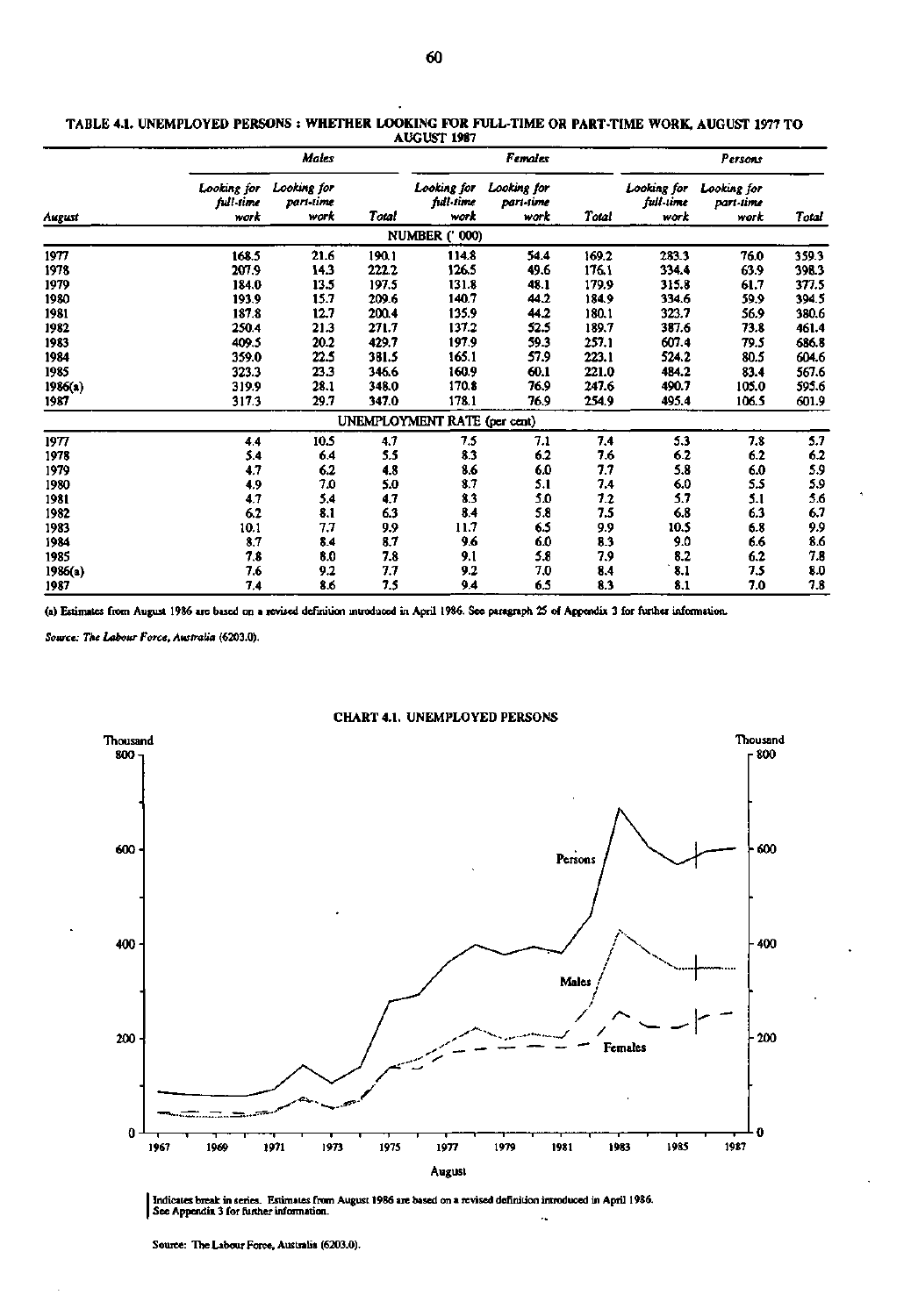|         |           | Age group (years) |                |       |       |        |                                           |  |  |  |  |  |
|---------|-----------|-------------------|----------------|-------|-------|--------|-------------------------------------------|--|--|--|--|--|
|         |           |                   |                |       |       | 55 and |                                           |  |  |  |  |  |
| August  | $15 - 19$ | 20-24             | 25-34          | 35-44 | 45.54 | over   | Total                                     |  |  |  |  |  |
|         |           |                   | <b>MALES</b>   |       |       |        |                                           |  |  |  |  |  |
| 1977    | 15.8      | 7.2               | 3.2            | 2.9   | 2.5   | 2.5    | 4.7                                       |  |  |  |  |  |
| 1978    | 16.4      | 8.8               | 3.9            | 3.3   | 3.3   | 3.3    | 5.5                                       |  |  |  |  |  |
| 1979    | 14.6      | 8.4               | 3.7            | 2.4   | 2.4   | 2.7    | 4.8                                       |  |  |  |  |  |
| 1980    | 14.7      | 8.5               | 3.9            | 2.5   | 2.8   | 2.9    | 5,0                                       |  |  |  |  |  |
| 1981    | 11.2      | 8.3               | 4.1            | 2.4   | 2.8   | 3.5    | 4.7                                       |  |  |  |  |  |
| 1982    | 16.3      | 11.2              | 5.5            | 3.6   | 3.6   | 3.3    | 6.3                                       |  |  |  |  |  |
| 1983    | 23.0      | 17.3              | 9.1            | 6.0   | 5.9   | 6.5    | 9,9                                       |  |  |  |  |  |
| 1984    | 22.1      | 14.3              | 7.6            | 5.0   | 5.7   | 5.7    | 8.7                                       |  |  |  |  |  |
| 1985    | 19.3      | 12.5              | 7.1            | 4.4   | 4.9   | 6.7    | 7.8                                       |  |  |  |  |  |
| 1986(a) | 18.7      | 12.3              | 6.8            | 4.6   | 5.5   | 5.5    | 7.7                                       |  |  |  |  |  |
| 1987    | 18.1      | 12.6              | 7.0            | 4.8   | 5.7   | 5.5    | 7.5                                       |  |  |  |  |  |
|         |           |                   | <b>FEMALES</b> |       |       |        |                                           |  |  |  |  |  |
| 1977    | 20.3      | 8.0               | 5.3            | 4.5   | 3.2   | ٠      | 7,4                                       |  |  |  |  |  |
| 1978    | 17.2      | 9.6               | 6.4            | 4.2   | 4,0   | 2.5    | $7.6$<br>$7.7$                            |  |  |  |  |  |
| 1979    | 20.4      | 8.0               | 6.5            | 4.2   | 3.8   | ۰      |                                           |  |  |  |  |  |
| 1980    | 18.7      | 9.1               | 5.7            | 4.3   | 3.4   | 2.2    |                                           |  |  |  |  |  |
| 1981    | 17.0      | 8.7               | 6.3            | 4.4   | 3.1   | 2.2    |                                           |  |  |  |  |  |
| 1982    | 17.0      | 8.8               | 6.9            | 4.8   | 3.6   | 2.7    |                                           |  |  |  |  |  |
| 1983    | 22.2      | 11.5              | 9.5            | 6.8   | 4.8   | 2.5    |                                           |  |  |  |  |  |
| 1984    | 19.7      | 10.3              | 7.0            | 5.6   | 4.6   | 2.6    | $7.4$<br>$7.2$<br>$7.5$<br>$9.9$<br>$8.3$ |  |  |  |  |  |
| 1985    | 17.1      | 10.5              | 7.5            | 5.3   | 4.4   | 2.7    | 8.0                                       |  |  |  |  |  |
| 1986(a) | 19.5      | 9.9               | 7.6            | 6.0   | 4.5   | 3.0    | 8.4                                       |  |  |  |  |  |
| 1987    | 19.4      | 10.6              | 7.5            | 6.1   | 3.1   | 2.2    | 8.3                                       |  |  |  |  |  |
|         |           |                   | <b>PERSONS</b> |       |       |        |                                           |  |  |  |  |  |
| 1977    | 18.0      | 7.6               | 3.9            | 3.5   | 2.7   | 2.3    | 5.7                                       |  |  |  |  |  |
| 1978    | 16.8      | 9.1               | 4.7            | 3.6   | 3.5   | 3.1    | 6.2                                       |  |  |  |  |  |
| 1979    | 17.3      | 8.2               | 4.6            | 3.1   | 2.9   | 2.5    | 5.8                                       |  |  |  |  |  |
| 1980    | 16.6      | 8.7               | 4.6            | 3.2   | 3.0   | 2.7    | 5.9                                       |  |  |  |  |  |
| 1981    | 13.9      | 8.5               | 4,9            | 3.1   | 2.9   | 3.2    | $5.6\,$                                   |  |  |  |  |  |
| 1982    | 16.6      | 10.2              | 6.0            | 4.0   | 3.6   | 3.1    | 6.7                                       |  |  |  |  |  |
| 1983    | 22.6      | 14.7              | 9.2            | 6.3   | 5.5   | 5.5    | 9.9                                       |  |  |  |  |  |
| 1984    | 21.0      | 12.5              | 7.4            | 5.3   | 5.3   | 5.0    | 8.6                                       |  |  |  |  |  |
| 1985    | 18.2      | 11.6              | 7.3            | 4.7   | 4.7   | 5.7    | 7.9                                       |  |  |  |  |  |
| 1986(a) | 19.1      | 11.2              | 7.1            | 5.2   | 5.1   | 4.9    | 8.0                                       |  |  |  |  |  |
| 1987    | 18.7      | 11.7              | 7.2            | 5.3   | 5.0   | 4.6    | 7.8                                       |  |  |  |  |  |

#### **TABLE 4.2. UNEMPLOYED PERSONS : UNEMPLOYMENT RATES, BY** AGE, AUGUST 1977 TO AUGUST 1987 **(per cent)**

(a) Estimates from August 1986 are based on a revised definition introduced in April 1986. See paragraph 25 of Appendix 3 for further information.

*Source: The Labour Force, Australia* **(6203.0).** 



CHART *42.* UNEMPLOYED PERSONS: UNEMPLOYMENT RATES

J Indicates break in series. Estimates from August 1986 are based on a revised definition introduced in April 1986. I See Appendix 3 for further information.

Source: The Labour Force, Australia (6203.0).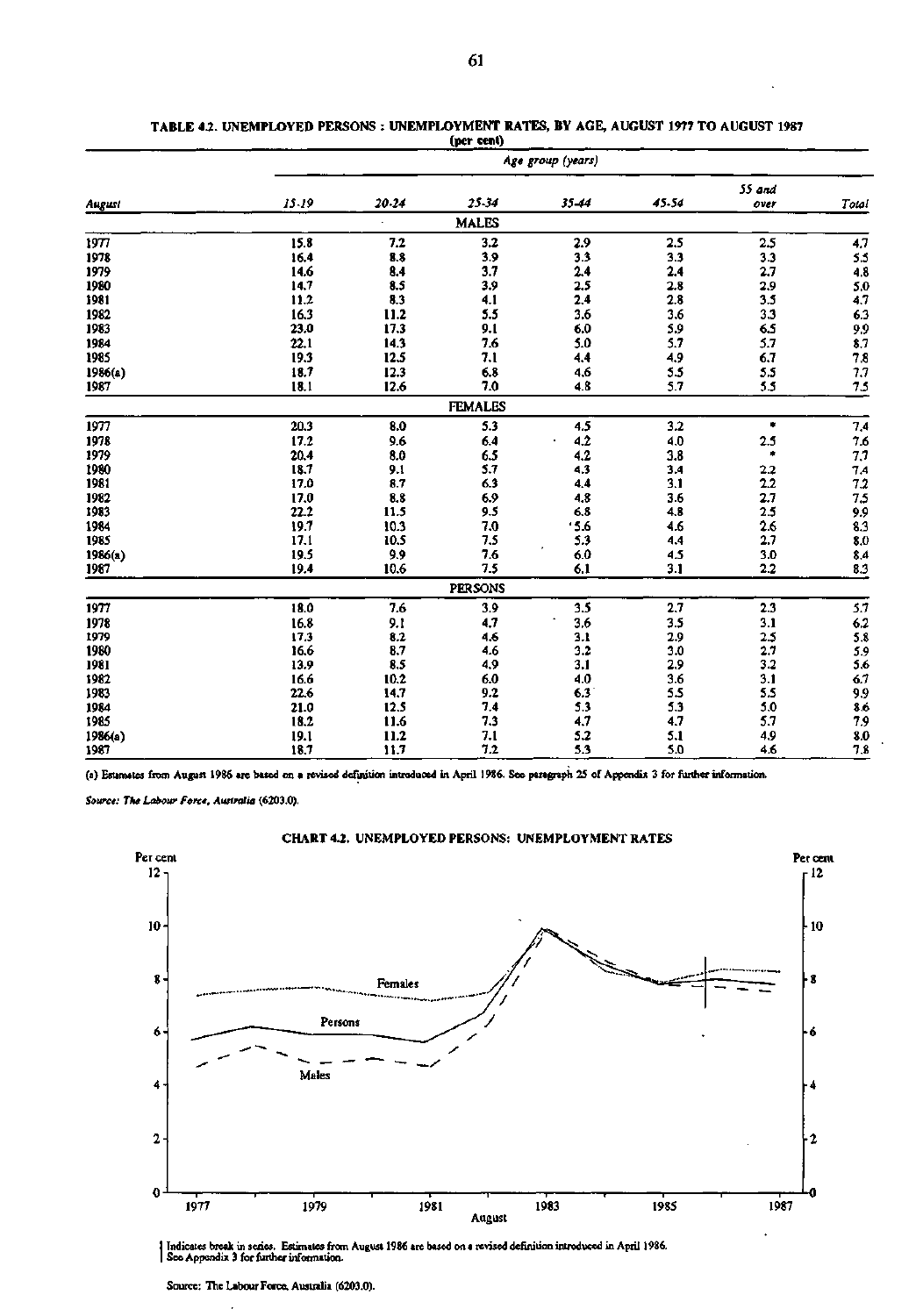|                            |       | Number unemployed (' 000)     |         | Unemployment rate (per cent) |         |         |  |
|----------------------------|-------|-------------------------------|---------|------------------------------|---------|---------|--|
|                            | Males | Females                       | Persons | Males                        | Females | Persons |  |
|                            |       | <b>BORN IN AUSTRALIA</b>      |         |                              |         |         |  |
| <b>Total</b>               | 247.8 | 186.1                         | 433.9   | 73                           | 8.0     | 7.5     |  |
| Looking for full-time work | 226.7 | 127.8                         | 354.4   | 7.2                          | 9.0     | 7.8     |  |
| Looking for part-time work | 21.2  | 58.3                          | 79.5    | 7,7                          | 6.3     | 6.7     |  |
| Aged 15-19                 | 63.4  | 64.0                          | 127.3   | 17.6                         | 19.3    | 18.4    |  |
| Aged 20 and over           | 184.5 | 122.1                         | 306.6   | 6.0                          | 6.1     | 6.1     |  |
| 20-24                      | 59.0  | 39.7                          | 98.7    | 11.9                         | 9.7     | 10.9    |  |
| 25-34                      | 62.8  | 43.2                          | 106.0   | 6.5                          | 6.9     | 6.6     |  |
| 35-44                      | 32.6  | 26.0                          | 58.6    | 4.3                          | 4.9     | 4.5     |  |
| 45-54                      | 15.6  | 11.2                          | 26.8    | 3.2                          | 3.7     | 3.4     |  |
| 55 and over                | 14.5  |                               | 16.5    | 4.3                          |         | 3.5     |  |
| Aged 15-64                 | 247.6 | 185.9                         | 433.5   | 7.4                          | 8.0     | 7.6     |  |
|                            |       | <b>BORN OUTSIDE AUSTRALIA</b> |         |                              |         |         |  |
| <b>Total</b>               | 99.1  | 68.8                          | 168.0   | 83                           | 9.5     | 8.7     |  |
| Looking for full-time work | 90.6  | 50.3                          | 141.0   | 8.0                          | 10.8    | 8.8     |  |
| Looking for part-time work | 8.5   | 18.5                          | 27.0    | 11.9                         | 7.2     | 8.2     |  |
| Aged 15-19                 | 9.6   | 6.6                           | 16.2    | 22.0                         | 20.0    | 21.1    |  |
| Aged 20 and over           | 89.5  | 62.2                          | 151.7   | 7.7                          | 9.0     | 8.2     |  |
| 20-24                      | 15.7  | 12.1                          | 27.8    | 16.3                         | 14.6    | 15.5    |  |
| 25-34                      | 24.1  | 18.3                          | 42.4    | 8.6                          | 9.7     | 9.0     |  |
| 35-44                      | 20.8  | 21.0                          | 41.9    | 5.8                          | 9.0     | 7.1     |  |
| 45-54                      | 15.7  | 8.7                           | 24.3    | 6.1                          | 6.4     | 6.2     |  |
| 55 and over                | 13.2  | ٠                             | 15.3    | 8.0                          |         | 7.0     |  |
| Aged 15-64                 | 98.7  | 68.5                          | 167.1   | 8.3                          | 9.5     | 8.8     |  |

TABLE 43. UNEMPLOYED PERSONS : BIRTHPLACE BY AGE, AUGUST 1987

*Source: The Labour Force, Australia* (6203.0).



Indicates break in series. Estimates from August 1986 are based on a revised definition introduced in April 1986. I See Appendix 3 for further information.

Source: The Labour Force. Australia (6203.0).

 $\ddot{\phantom{a}}$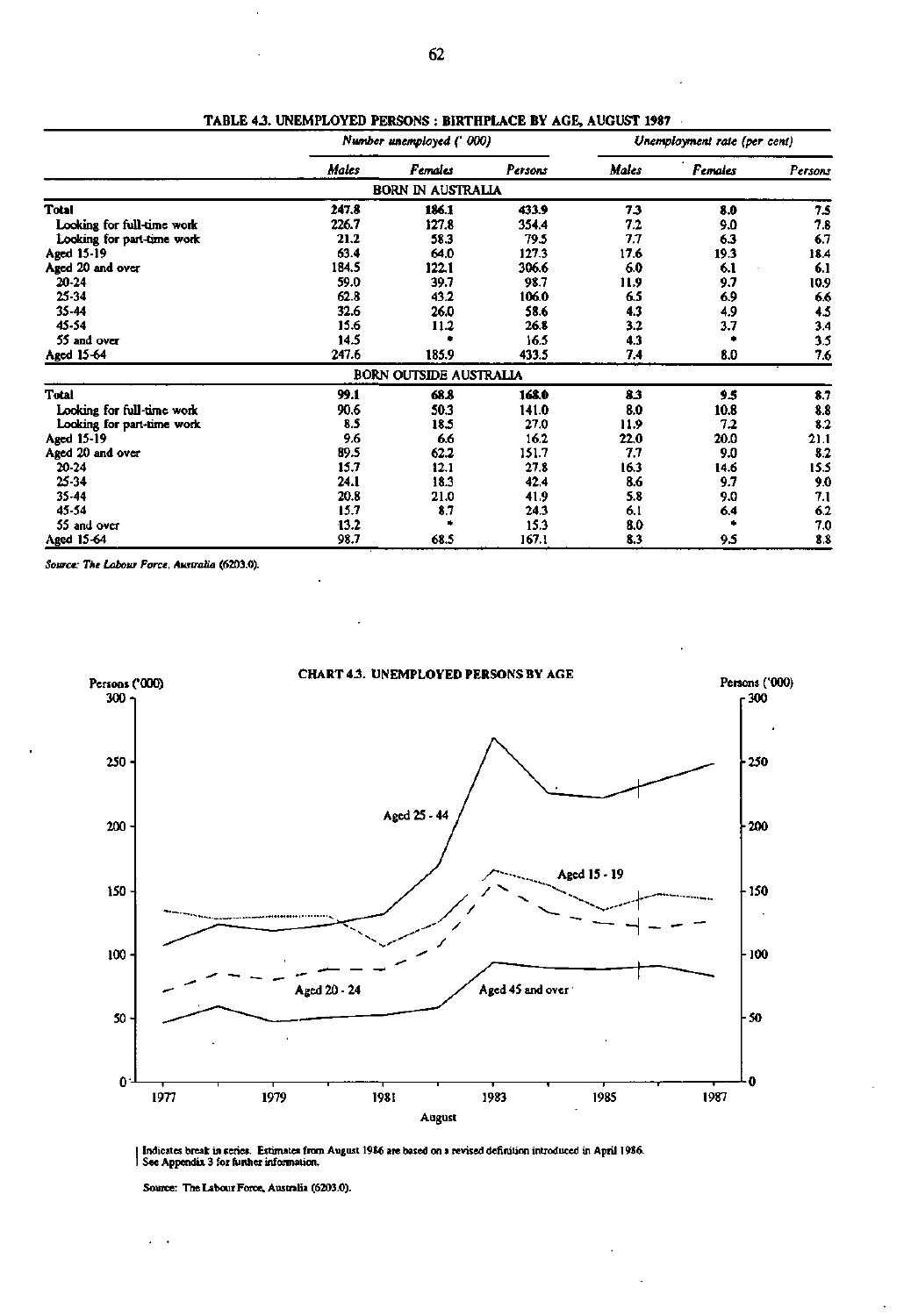|                                     |       |       |       |       | August  |       |       |       |       |         |       |
|-------------------------------------|-------|-------|-------|-------|---------|-------|-------|-------|-------|---------|-------|
| Duration of<br>unemployment (weeks) | 1977  | 1978  | 1979  | 1980  | 1981    | 1982  | 1983  | 1984  | 1985  | 1986(a) | 1987  |
|                                     |       |       |       |       | $-000-$ |       |       |       |       |         |       |
| Under 2                             | 17.9  | 39.5  | 33.4  | 32.0  | 33.9    | 38.7  | 32.4  | 34.2  | 38.7  | 47.0    | 41.7  |
| 2 and under 4                       | 48.2  | 45.3  | 42.9  | 43.9  | 41.5    | 58.2  | 49.7  | 56.9  | 55.4  | 56.2    | 59.3  |
| 4 and under 8                       | 65.7  | 55.6  | 52.0  | 55.7  | 58.4    | 72.4  | 73.9  | 64.1  | 57.3  | 67.0    | 67.4  |
| 8 and under 13                      | 58.8  | 47.4  | 44.3  | 43.1  | 45.9    | 52.3  | 65.9  | 58.9  | 47.5  | 58.0    | 56.3  |
| 13 and under 26                     | 62.5  | 70.0  | 61.7  | 62.2  | 52.8    | 61.2  | 103.1 | 80.5  | 78.0  | 85.0    | 84.1  |
| 26 and under 39                     | 49.1  | 63.6  | 61.0  | 65.5  | 53.2    | 73.3  | 123.5 | 95.1  | 88.0  | 91.3    | 95.0  |
| 39 and under 52                     | 12.2  | 15.2  | 14.1  | 13.7  | 15.0    | 17.8  | 49.6  | 26.3  | 29.7  | 27.5    | 25.5  |
| 52 and under 65                     | 18.8  | 23.0  | 24.7  | 23.0  | 23.4    | 25.7  | 61.3  | 46.9  | 41.2  | 35.4    | 39.6  |
| 65 and under 104                    |       | 19.0  | 19.8  | 19.5  | 15.8    | 18.6  | 43.3  | 49.2  | 30.6  | 32.2    | 36.7  |
| 104 and over                        | 26.2  | 19.6  | 23.7  | 35.8  | 40.8    | 43.4  | 84.2  | 92.5  | 104.7 | 96.0    | 96.3  |
| <b>Total</b>                        | 359.3 | 398.3 | 377.5 | 394.5 | 380.6   | 461.4 | 686.8 | 604.6 | 571.2 | 595.6   | 601.9 |
|                                     |       |       |       |       | -weeks- |       |       |       |       |         |       |
| Average duration-                   |       |       |       |       |         |       |       |       |       |         |       |
| Mean                                | 20.9  | 26.2  | 28.4  | 32.0  | 34.9    | 32.6  | 41.4  | 45.5  | 49.5  | 48.8    | 48.6  |
| Median                              | 12    | 13    | 14    | 15    | 13      | 13    | 26    | 26    | 26    | 21      | 23    |

TABLE 4.4. UNEMPLOYED PERSONS : DURATION OF UNEMPLOYMENT, AUGUST 1977 TO AUGUST 1987

(a) Estimates from August 19S6 are based on a revised definition introduced in April 1986. See paragraph 25 of Appendix 3 for further information.

*Source: The Labour Force. Australia* **(6203.0).** 



CHART 4.4. UNEMPLOYED PERSONS: AVERAGE DURATION OF UNEMPLOYMENT AND AGE

Indicates break in series. Estimates from August 1986 are based on a revised definition introduced in April 1986. See Appendix 3 for further information. ł

Note: Estimates for average duration of unemployment refer to current periods of unemployment, not completed periods.

Source: The Labour Force, Australia (6203.0).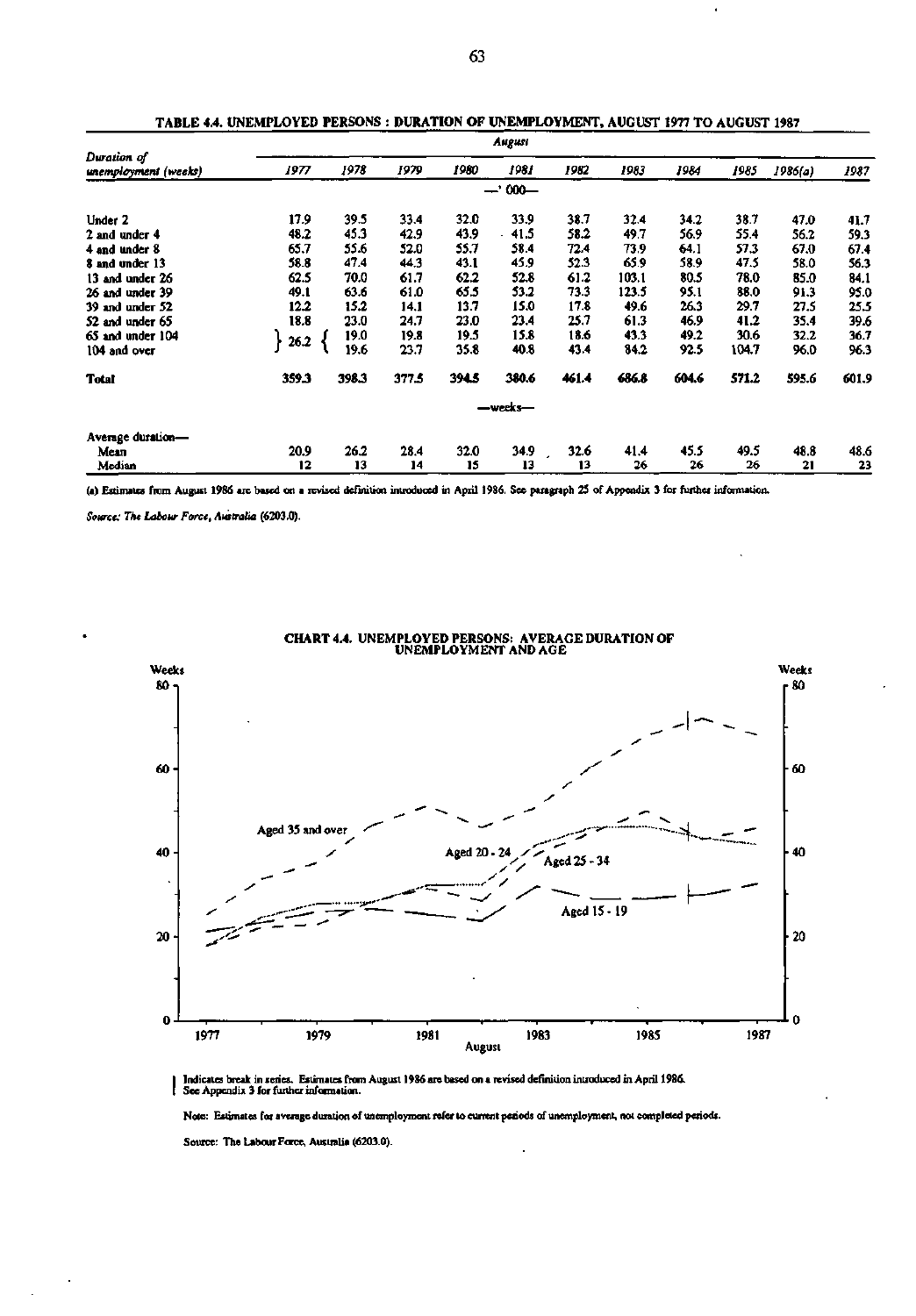

**CHART 4.5. UNEMPLOYED PERSONS: DURATION OF UNEMPLOYMENT** 

Indicates break in series. Estimates from August 1986 are based on a revised definition introduced in April 1986 See Appendix 3 for further information.

Source: The Labour Force, Australia (6203.0).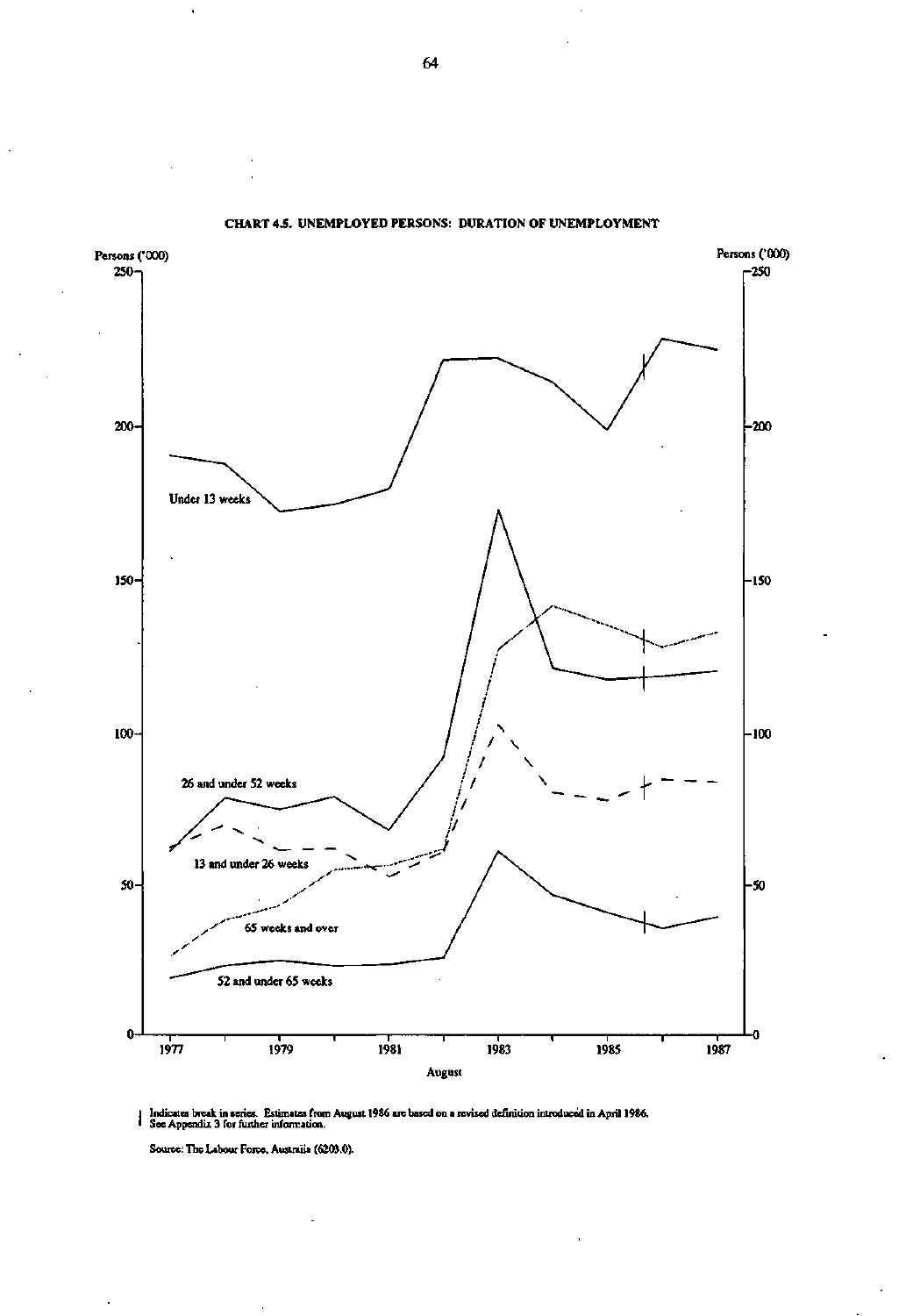|                                            |       | Number (' 000) |         |                      | Unemployment rate (per cent) |                      |
|--------------------------------------------|-------|----------------|---------|----------------------|------------------------------|----------------------|
|                                            | Males | <b>Females</b> | Persons | Males                | <b>Females</b>               | Persons              |
| Had worked full-time for two weeks or more |       |                |         |                      |                              |                      |
| in the last two years                      | 209.9 | 110.7          | 320.6   | 4.7                  | 3.8                          | 4.3                  |
| Industry division or subdivision-          |       |                |         |                      |                              |                      |
| Agriculture, forestry, fishing and hunting | 15.9  |                | 17.7    | 5.1                  |                              | 4.2                  |
| Agriculture and services to agriculture    | 13.3  |                | 14.7    | 4.6                  | à                            | 3.8                  |
| Mining                                     | 4.1   |                | 4.5     | 4.3                  | ٠                            | 4,4                  |
| Manufacturing                              | 54.3  | 16.5           | 70.9    | 6.0                  | 5.2                          | 5.8                  |
| Food, beverages and tobacco                | 9.5   | 4.2            | 13.7    | 6.7                  | 7.0                          | 6.8                  |
| Metal products                             | 10.5  |                | 11.1    | 5.9                  | ۰                            | 5.5                  |
| Other manufacturing                        | 34.3  | 11.8           | 46.1    | 5.9                  | 5.0                          | 5.6                  |
| Electricity, gas and water                 |       |                | ۰       | ۰                    |                              | ٠                    |
| Construction                               | 32.2  | ٠              | 34.0    | 7.0                  | ٠                            | 6.6                  |
| Wholesale and retail trade                 | 45.9  | 36.1           | 82.0    | 5.5                  | 5.6                          | 5.5                  |
| Wholesale trade                            | 13.3  | 5.4            | 18.7    | 4.2                  | 4.0                          | 4.2                  |
| Retail trade                               | 32.6  | 30.8           | 63.3    | 6.2                  | 5.9                          | 6.1                  |
| Transport and storage                      | 9.5   |                | 11.1    | 3.0                  | ۰                            | 2.9                  |
| Communication                              | ٠     |                | ٠       | ۰                    | ٠                            |                      |
| Finance, property and business services    | 8.8   | 11.6           | 20.4    | 2.1                  | 3.1                          | 2.6                  |
| Public administration and defence          | 9.9   | 5.2            | 15.2    | 4.3                  | 3.9                          | 4.1                  |
| Community services                         | 10.4  | 18.8           | 29.2    | 2.3                  | 2.2                          | 2.2                  |
| Recreation, personal and other services    | 15.7  | 15.8           | 31.5    | 6.9                  | 5.3                          | 6.0                  |
| Occupation major group (a)-                |       |                |         |                      |                              |                      |
| Managers and administrators                | 11.2  | 3.6            | 14.9    | 1.8                  | 1.9                          | 1.8                  |
| Professionals                              | 7.1   | 5.4            | 12.5    | 13                   | 1.6                          | 1.4                  |
| Para-professionals                         | 5.2   | 3.9            | 9.1     | 2.0                  | 2.0                          | 2.0                  |
| Tradespersons                              | 46.6  | 4.8            | 51.4    | 4.4                  | 4.3                          | 4.4                  |
| <b>Clerks</b>                              | 9.6   | 27.1           | 36.7    | 3.0                  | 2.9                          | 2.9                  |
| Salespersons and personal service workers  | 18.3  | 38.4           | 56.7    | 4.8                  | 5.9                          | 5.5                  |
| Plant and machine operators                | 24.7  | 6.3            | 31.0    | 5.0                  | 6.4                          | 5.3                  |
| Labourers and related workers              | 87.2  | 21.1           | 108.3   | 10.9                 | 5.4                          | 9.1                  |
| Other                                      | 134.0 | 135.9          | 269.9   | $\ddot{\phantom{1}}$ | $\ddot{\phantom{1}}$         | $\ddot{\phantom{a}}$ |
| Looking for first job                      | 34.1  | 39.4           | 73.5    | $\ddot{\phantom{1}}$ | . .                          | $\ddot{\phantom{0}}$ |
| Looking for full-time work                 | 24.0  | 26.5           | 50.6    | . .                  | . .                          | $\ddot{\phantom{0}}$ |
| Other                                      | 99.9  | 96.5           | 196.5   | $\ddot{\phantom{1}}$ | $\ddot{\phantom{1}}$         | ٠.                   |
| Stood down                                 | ė     | 8.3            | 11.4    | $\ddot{\phantom{0}}$ | $\ddot{\phantom{1}}$         | $\ddot{\phantom{1}}$ |
| <b>Total</b>                               | 347.0 | 254.9          | 601.9   | 7.5                  | 8.3                          | 7.8                  |

| TABLE 4.5. UNEMPLOYED PERSONS: INDUSTRY AND OCCUPATION OF LAST FULL-TIME JOB, AUGUST 1987 |  |
|-------------------------------------------------------------------------------------------|--|
|                                                                                           |  |

**(a)** Classified according to the Australian Standard Classification of Occupations, ASCO 1986.

*Source: The Labour Force, Australia* **(6203.0).** 

#### **TABLE 4.6. UNEMPLOYED PERSONS : MAIN DD7FICULTY IN FINDING WORK DURING CURRENT PERIOD OF UNEMPLOYMENT, MAY 1977 TO JUNE 1986**

| Main difficulty in finding work      | May<br>1977 | July<br>1979 | June<br>1981 | July<br>1983 | July<br>1985 | 1986  | June  |
|--------------------------------------|-------------|--------------|--------------|--------------|--------------|-------|-------|
|                                      |             |              |              |              | 000)         |       |       |
| Own ill health or injury             | 5.0         | 3.9          | 4.4          | 3.7          | 5.7          | 5.8   | 31.7  |
| Considered too young or too          |             |              |              |              |              |       |       |
| old by employers                     | 9.6         | 13.8         | 14.5         | 12.5         | 16.9         | 16.3  | 89.0  |
| Unsuitable hours                     | 4.6         | 3.6          | 3.2          | $2.2\,$      | 3.8          | 4.0   | 21.9  |
| Too far to travel/transport problems | 6.4         | 5.6          | 5.5          | 3.8          | 5.2          | 5.7   | 31.0  |
| Lacked necessary skills/education    | 7.8         | 8.0          | 7.0          | 8.0          | 9.6          | 10.0  | 54.9  |
| Language difficulties                | 1.6         | 1.6          | 2.0          | 1.5          | 2.7          | 2.1   | 11.3  |
| Insufficient work experience         | 9.9         | 8.1          | 10.5         | 8.2          | 8.6          | 10.1  | 55.2  |
| No vacancies in line of work         | 16.4        | 16.8         | 18.4         | 18.5         | 14.4         | 16.0  | 87.6  |
| No vacancies at all                  | 30.4        | 29.9         | 23.6         | 33.1         | 21.9         | 19.0  | 103.9 |
| Other difficulties(a)                | 3.1         | 4.9          | 5.6          | 4,9          | 5.8          | 5.0   | 27.5  |
| No difficulties reported             | 5.2         | 3.9          | 5.4          | 3.5          | 5.4          | 6.1   | 33.4  |
| <b>Total</b>                         | 100.0       | 100.0        | 100.0        | 100.0        | 100.0        | 100.0 | 547.5 |

(a) Include persons who reported difficulties with ethnic background.

*Source: Job Search Experience of Unemployed Persons, Australia, June 1986* **(6222.0).**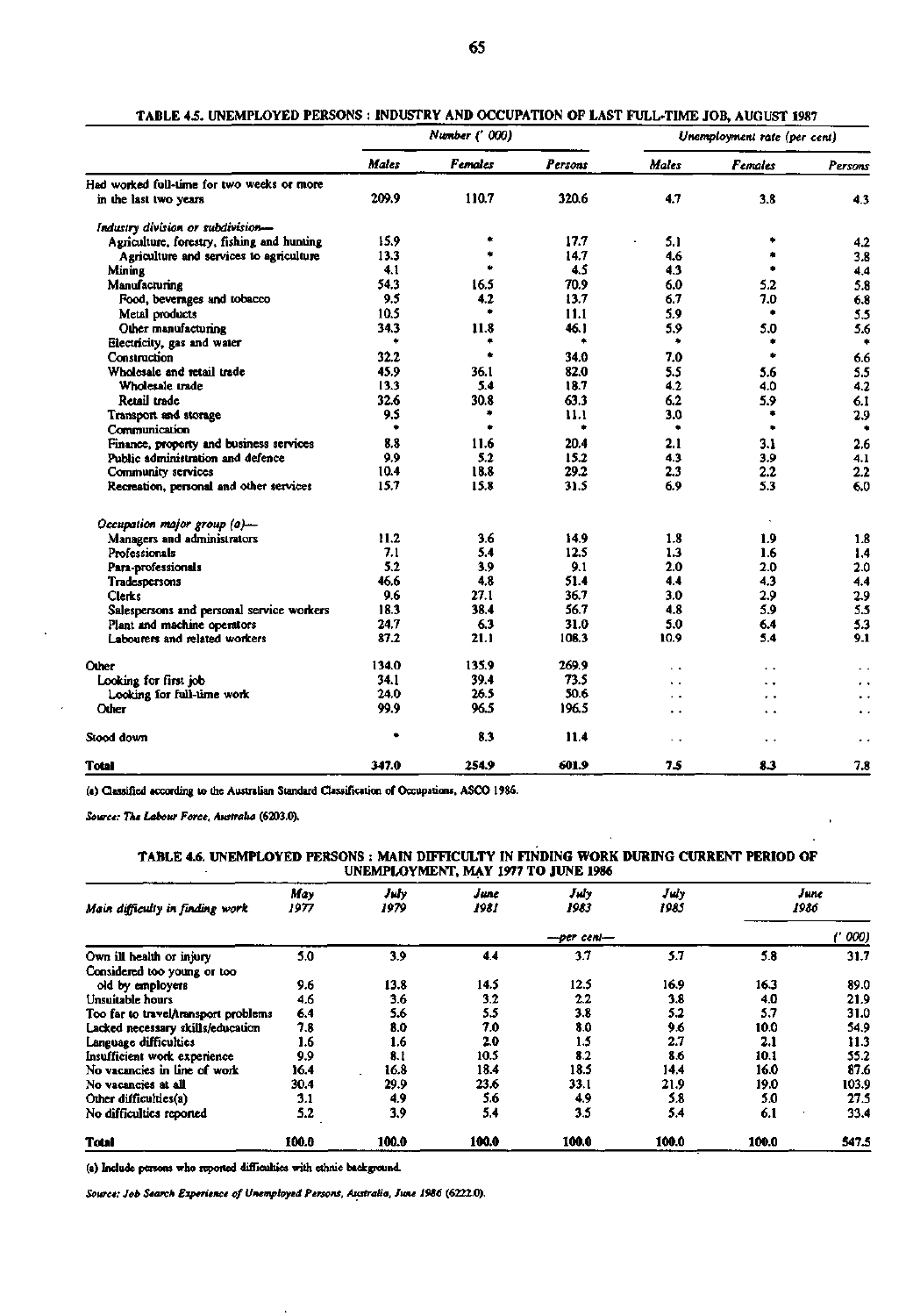

# **CHART 4.6. UNEMPLOYED PERSONS: MAIN DIFFICULTY IN FINDING WORK DURING CURRENT PERIOD OF UNEMPLOYMENT**

**(a) Includes persons who reported difficulties with ethnic background; and those with language difTiculties.** 

l.

**Source: Job Search Experince of Unemployed Persons, Australia, June 1986 (6222.0).** 



**(a) Includes persons who reported difficulties with ethnic background; and those with language difficulties, (b) Estimate subject to sampling variability too high for most practical uses.** 

**Source: Job Search Experience of Unemployed Persons, Australia, June 1986 (6222.0).**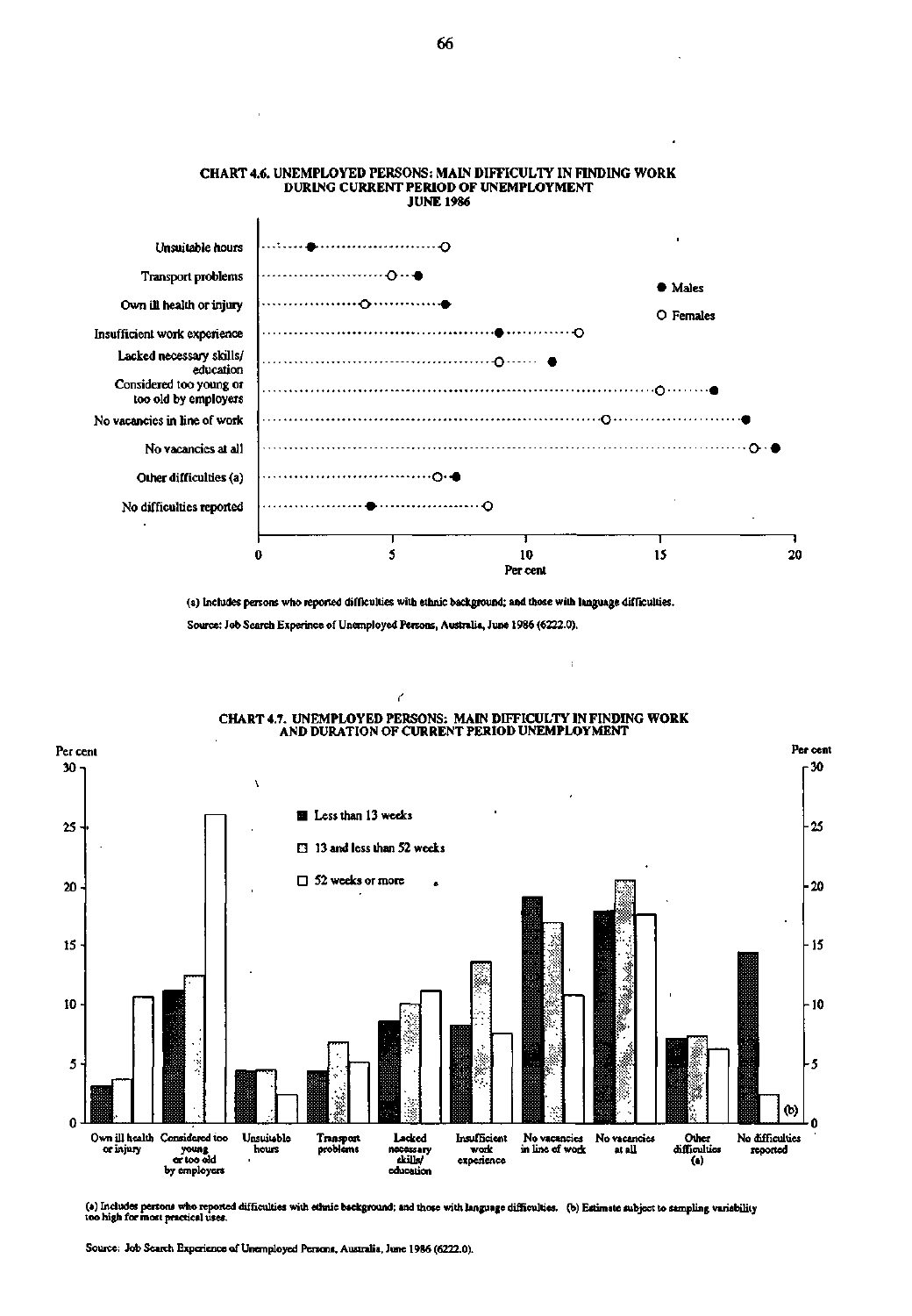| Active steps taken to find work  | May<br>1977 | July<br>1979 | June<br>1981 | July<br>1983     | July<br>1985 | June<br>1986 |       |  |
|----------------------------------|-------------|--------------|--------------|------------------|--------------|--------------|-------|--|
|                                  |             |              |              | $-$ per cent $-$ |              | (' 000)      |       |  |
| Registered with the CES and-     |             |              |              |                  |              |              |       |  |
| Took no other active steps       | 13.3        | 6.0          | 73           | 1.2              | 1.6          | 1.5          | 8.3   |  |
| Contacted prospective employers  | 58.0        | 65.9         | 63.2         | 74.0             | 71.9         | 70.4         | 385.4 |  |
| Took other active steps          |             | 3.1          | 2.6          | 4.9              | 6.7          | 6.9          | 37.8  |  |
| Total                            | 71.6        | 75.0         | 73.I         | 80 2             | 80.2         | 78.8         | 431.5 |  |
| Not registered with the CES and- |             |              |              |                  |              |              |       |  |
| Contacted prospective employers  | 26.4        | 22.8         | 24.2         | 17.6             | 17.3         | 19.3         | 105.5 |  |
| Took other active steps          | 2.0         | 2.2          | 2.7          | 2.2              | 2.5          | 1.9          | 10.5  |  |
| Total                            | 28.4        | 25.0         | 26.9         | 19.8             | 19.8         | 212          | 116.0 |  |
| <b>Total</b>                     | 100.0       | 100.0        | 100.0        | 100.0            | 100.0        | 100.0        | 547.5 |  |

**TABLE 4.7. UNEMPLOYED PERSONS : ACTIVE STEPS TAKEN TO FIND WORK DURING CURRENT PERIOD OF UNEMPLOYMENT, MAY 1977 TO JUNE 1986** 

*Source: Job Search Experience of Unemployed Persons, Australia, June 1986* **(6222.0).** 

### TABLE 4.8. UNEMPLOYED PERSONS : WHETHER WOULD MOVE INTERSTATE OR INTRASTATE IF OFFERED A SUITABLE **JOB, MAY 1977 TO JUNE 1986**

|                                 | May<br>1977 | July<br>1979                                            | June<br>1981 | July<br>1983 | July<br>1985 |       | June<br>1986 |
|---------------------------------|-------------|---------------------------------------------------------|--------------|--------------|--------------|-------|--------------|
|                                 |             |                                                         |              | —per cent—   |              |       | 000)         |
|                                 |             | WHETHER WOULD MOVE INTERSTATE IF OFFERED A SUITABLE JOB |              |              |              |       |              |
| Would move interstate           | 21.7        | 25.1                                                    | 23.0         | 29.4         | 24.8         | 26.0  | 142.1        |
| Would not move interstate       | 68.1        | 64.8                                                    | 65.7         | 57.9         | 62.9         | 63.0  | 344.8        |
| Moving interstate would depend- |             |                                                         |              |              |              |       |              |
| On job conditions               | 3.8         | 3.5                                                     | 4.1          | 4.8          | 5.3          | 4.0   | 22.1         |
| On other conditions(a)          | 4.1         | 4.2                                                     | 4.9          | 5.3          | 4.4          | 4.9   | 26.9         |
| Total                           | 7.9         | 7.7                                                     | 9.0          | 102          | 9.7          | 8.9   | 49.0         |
| Undecided                       | 2.4         | 2.4                                                     | 2.3          | 2.5          | 2.6          | 2.1   | 11.6         |
| Total                           | 100.0       | 100.0                                                   | 100.0        | 100.0        | 100.0        | 100.0 | 547.5        |
|                                 |             | WHETHER WOULD MOVE INTRASTATE IF OFFERED A SUITABLE JOB |              |              |              |       |              |
| Would move intrastate           | 31.2        | 39.1                                                    | 36.4         | 42.3         | 37.4         | 37.2  | 203.4        |
| Would not move intrastate       | 55.6        | 48.4                                                    | 51.0         | 43.2         | 48.3         | 49.8  | 272.4        |
| Moving intrastate would depend- |             |                                                         |              |              |              |       |              |
| On job conditions               | 3.9         | 4.9                                                     | 4.1          | 4.8          | 4.8          | 3.8   | 20.6         |
| On other conditions(a)          | 6.8         | 5.5                                                     | 6.5          | 7.9          | 7.4          | 7.4   | 40.6         |
| Total                           | 10.7        | 10.4                                                    | 10.7         | 12.7         | 122          | 112   | 61.1         |
| Undecided                       | 2.5         | 2.1                                                     | 1.9          | 1.9          | 2.2          | 1.9   | 10.6         |
| Total                           | 100.0       | 100.0                                                   | 100.0        | 100.0        | 100.0        | 100.0 | 547.5        |

 $\mathbf{r}$ 

(a) Includes personal or family considerations and the specific State/locality.

J.

 $\bar{\rm t}$ 

*Source: Job Search Experience of Unemployed Persons, Australia, June 1986* **(6222.0).** 

 $\overline{\phantom{a}}$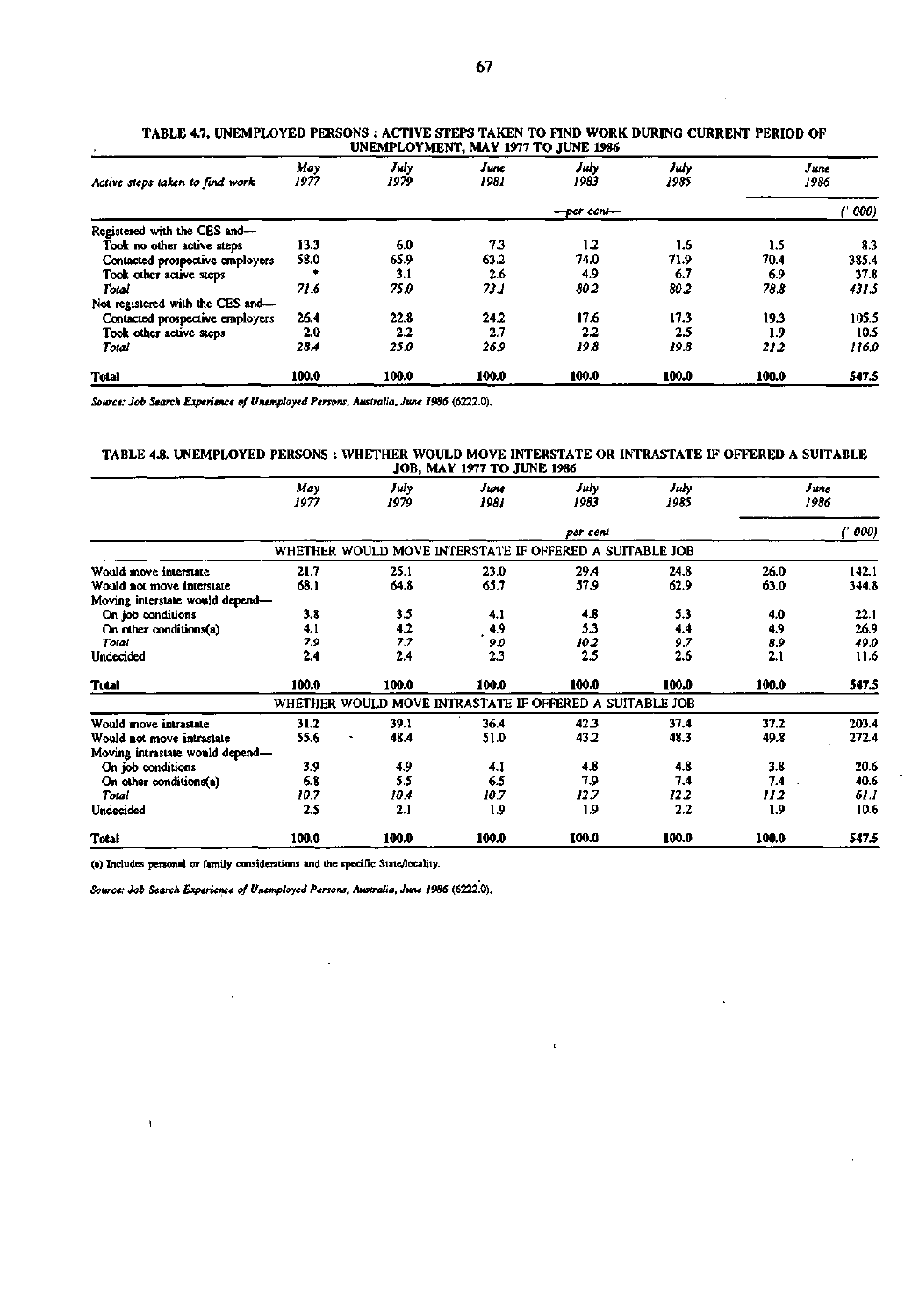

**Source: Labour Force Experience, Australia, During the Year Ending February 1987 (6206.0).** 

 $\bar{z}$ 

| <b>TABLE 4.9. UNEMPLOYED PERSONS: EDUCATIONAL ATTAINMENT AND UNEMPLOYMENT RATES</b> |  |
|-------------------------------------------------------------------------------------|--|
| <b>FEBRUARY 1979 TO FEBRUARY 1987</b>                                               |  |

|          |      | With post-school qualifications                             |                              | Without post-school qualifications |                                           |                                                                        |          |          |
|----------|------|-------------------------------------------------------------|------------------------------|------------------------------------|-------------------------------------------|------------------------------------------------------------------------|----------|----------|
| February |      | Trade:<br>technical<br>٥r<br>other<br>Degree certificate(c) | Other                        | Total                              | Attended<br>highest<br>level of<br>school | Did not<br>attend<br>highest level<br>secondary of secondary<br>school | Total(a) | Total(b) |
|          |      |                                                             | UNEMPLOYED (' 000)           |                                    |                                           |                                                                        |          |          |
| 1979     | 12.3 | 86.8                                                        | 4.6                          | 103.7                              | 60.3                                      | 276.9                                                                  | 338.1    | 460.1    |
| 1980     | 15.4 | 77.9                                                        |                              | 96.9                               | 52.0                                      | 273.2                                                                  | 327.1    | 442.8    |
| 1981     | 19.6 | 72.8                                                        |                              | 96.7                               | 53.2                                      | 251.9                                                                  | 306.4    | 422.4    |
| 1982     | 21.2 | 92.4                                                        |                              | 116.1                              | 68.7                                      | 277.9                                                                  | 347.7    | 484.4    |
| 1983     | 29.5 | 175.4                                                       | 7.1                          | 212.0                              | 102.4                                     | 404.5                                                                  | 509.7    | 746.7    |
| 1984     | 33.1 | 167.8                                                       | 6.2                          | 207.1                              | 102.0                                     | 394.7                                                                  | 499.6    | 737.8    |
| 1985     | 23.7 | 131.4                                                       | 9.9                          | 164.9                              | 101.5                                     | 374.6                                                                  | 476.8    | 673.6    |
| 1986     | 27.5 | 130.6                                                       | 13.7                         | 171.8                              | 99.6                                      | 353.5                                                                  | 455.2    | 663.3    |
| 1987     | 25.6 | 151.9                                                       | *                            | 180.8                              | 110.7                                     | 362.4                                                                  | 476.9    | 699.6    |
|          |      |                                                             | UNEMPLOYMENT RATE (per cent) |                                    |                                           |                                                                        |          |          |
| 1979     | 2.8  | 4.7                                                         | 9.4                          | 4.4                                | 8.0                                       | 8.4                                                                    | 8.3      | 7.1      |
| 1980     | 3.5  | 4.0                                                         |                              | 4.0                                | 6.8                                       | 8.2                                                                    | 8.0      | 6.7      |
| 1981     | 3.8  | 43.6                                                        |                              | 3.7                                | 6.7                                       | .7.8                                                                   | 7.5      | 6.3      |
| 1982     | 3.9  | 4.3                                                         |                              | 4.2                                | 8.2                                       | 8.7                                                                    | 8.6      | 7.0      |
| 1983     | 5.0  | 7.9                                                         | 10.5                         | 7.4                                | 11.6                                      | 12.8                                                                   | 12.6     | 10.7     |
| 1984     | 5.2  | 7.3                                                         | 9.2                          | 6.9                                | 11.5                                      | 12.8                                                                   | 12.6     | 10.4     |
| 1985     | 3.4  | 5.8                                                         | 9.9                          | 5.4                                | 10.8                                      | 12.0                                                                   | 11.7     | 9.3      |
| 1986     | 3.8  | 5.4                                                         | 13.3                         | 5.3                                | 10.4                                      | 11.2                                                                   | 11.1     | 8.9      |
| 1987     | 3.6  | 5.7                                                         |                              | 5.3                                | 11.1                                      | 11.7                                                                   | 11.6     | 9.1      |

**(a) Includes persons who never attended school, (b) Includes persons aged 15 to 20 still at school, (c) Comprises the categories 'Trade qualifications or apprenticeship' and 'Certificate or Diploma', which were published separately for the first time in the 1987 publication.** 

l,

*Source: Labour Force Status and Educational Attainment, Australia* **(6235.0).** 

 $\ddot{\phantom{a}}$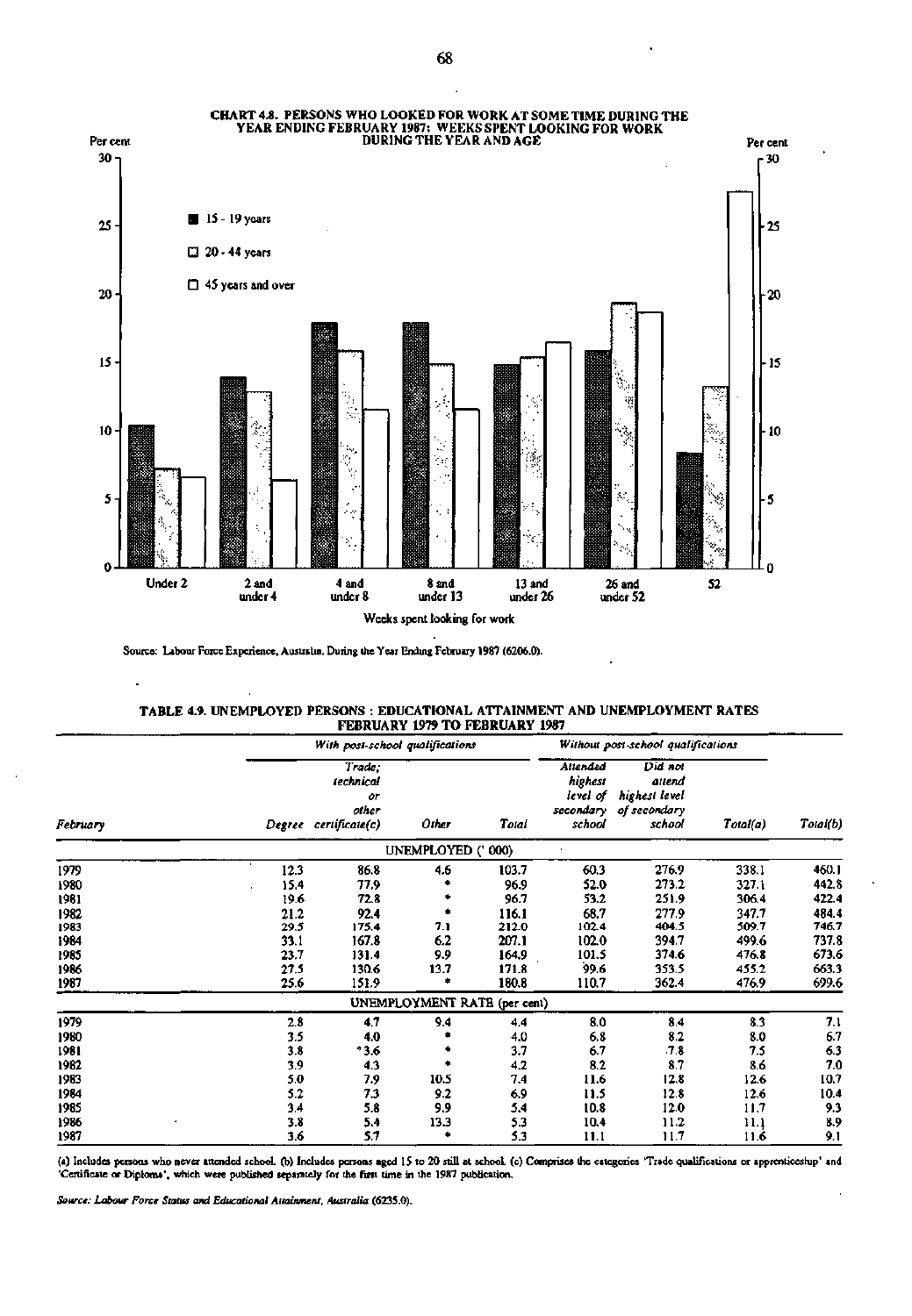|                                                                    |       |       |                      | Age group            |                        |                   |       |            |
|--------------------------------------------------------------------|-------|-------|----------------------|----------------------|------------------------|-------------------|-------|------------|
| Educational attainment                                             | 15-19 | 20-24 | 25-34                | 35.44                |                        | 45-54 55 and over | Total |            |
|                                                                    |       |       |                      | -- 000-              |                        |                   |       | (per cent) |
|                                                                    |       |       | <b>MALES</b>         |                      |                        |                   |       |            |
| With post-school qualifications(a)                                 | ٠     | 21.7  | 30.5                 | 18.1                 | 14.2                   | 11.4              | 97.6  | 24.7       |
| Degree                                                             |       |       | 4.9                  |                      |                        | ۰                 | 14.5  | 3.7        |
| Trade qualification or apprenticeship                              |       | 11.9  | 16.7                 | 10.7                 | 10.5                   | 9.2               | 59.9  | 15.2       |
| Certificate or diploma                                             |       | 54    | 7.9                  |                      |                        |                   | 21.9  | 5.5        |
| Without post-school qualifications(b)                              | 81.7  | 56.6  | 64.2                 | 34.5                 | 21.6                   | 21.0              | 279.6 | 70.7       |
| Attended highest level of                                          |       |       |                      |                      |                        |                   |       |            |
| secondary school available                                         | 23.2  | 15.2  | 11.6                 | 6.8                  | ۰                      | ۰                 | 61.0  | 15.4       |
| Did not attend highest level of                                    |       |       |                      |                      |                        |                   |       |            |
| secondary school available                                         | 58.4  | 41.4  | 52.4                 | 27.5                 | 19.6                   | 17.3              | 216.5 | 54.8       |
| Left at age-                                                       |       |       |                      |                      |                        |                   |       |            |
| 16 and over                                                        | 28.0  | 22.4  | 18.3                 | 8.4                  |                        | ۰                 | 83.2  | 21.0       |
| 15 and under                                                       | 30.4  | 19.0  | 34 1                 | 19.1                 | 16.1                   | 14.6              | 133.3 | 33.7       |
| Still at school                                                    | 18.2  |       | $\ddot{\phantom{1}}$ | $\ddot{\phantom{1}}$ | $\ddot{\phantom{1}}$   | $\mathbf{r}$      | 18.2  | 4.6        |
|                                                                    |       |       |                      |                      |                        |                   |       |            |
| Total                                                              | 101.6 | 78.2  | 94.7                 | 52.6                 | 35.9                   | 32 3              | 395.4 | 100.0      |
|                                                                    |       |       | <b>FEMALES</b>       |                      |                        |                   |       |            |
| With post-school qualifications(a)                                 | 10.4  | 18.3  | 27.3                 | 18.3                 | 7.3                    | ۰                 | 83.2  | 27.3       |
| Degree                                                             |       |       | 4.8                  |                      |                        | ۰                 | 11.1  | 3,7        |
| Trade qualification or apprenticeship                              |       | ٠     | ۰                    |                      |                        |                   | 5.7   | 1.9        |
| Certificate or diploma                                             | 9.5   | 14.9  | 20.3                 | 13.5                 | 5.3                    | 主                 | 64.3  | 21.1       |
| Without post-school qualifications(b)<br>Attended highest level of | 65.3  | 39.4  | 41.0                 | 32.2                 | 16.8                   | *                 | 197.3 | 64.9       |
| secondary school available<br>Did not attend highest level of      | 21.1  | 13.1  | 10.2                 | ۰                    | ۰                      | ۰                 | 49.7  | 16.3       |
| secondary school available<br>Left at $age$ —                      | 44.2  | 26.0  | 30.4                 | 28.5                 | 14.9                   | ٠                 | 145.9 | 48.0       |
| 16 and over                                                        | 22.6  | 13.2  | 15.9                 | 8.3                  |                        | ۰                 | 63.0  | 20.7       |
| 15 and under                                                       | 21.7  | 12.9  | 14.5                 | 20.2                 | 12.4                   | ۰                 | 82.9  | 27.3       |
| Still at school                                                    | 23.5  |       | $\ddot{\phantom{1}}$ | . .                  | $\ddot{\phantom{1}}$   | . .               | 23.7  | 7.8        |
|                                                                    |       |       |                      |                      |                        |                   |       |            |
| Total                                                              | 99 2  | 58.0  | 68 3                 | 50.5                 | 24.I                   | ۰                 | 304.2 | 100.0      |
|                                                                    |       |       | <b>PERSONS</b>       |                      |                        |                   |       |            |
| With post-school qualifications(a)                                 | 12.2  | 40.0  | 57.8                 | 36.4                 | 21.6                   | 12.9              | 180.8 | 25.8       |
| Degee                                                              |       | 6.1   | 9.7                  | 6.4                  | ۰                      | ۰                 | 25.6  | 3.7        |
| Trade qualification or apprenticeship                              |       | 13.1  | 18.4                 | 11.6                 | 11.7                   | 9.5               | 65.7  | 9.4        |
| Certificate or diploma                                             | 10.4  | 20.3  | 28.2                 | 17,7                 | 7.7                    | *                 | 86.2  | 12.3       |
| Without post-school qualifications(b)<br>Attended highest level of | 146.9 | 96.0  | 105.2                | 66.8                 | 38.4                   | 23.5              | 476.9 | 68.2       |
| secondary school available<br>Did not attend highest level of      | 44.3  | 28.3  | 21.8                 | 9.8                  | ۰                      | ۰                 | 110.7 | 15.8       |
| secondary school available<br>Left at age-                         | 102.7 | 67.4  | 82.8                 | 56.0                 | 34.5                   | 19.1              | 362.4 | 51.8       |
| 16 and over                                                        | 50.6  | 35.5  | 34.1                 | 16.7                 | 6.0                    | ۰                 | 146.2 | 20.9       |
| 15 and under                                                       | 52.1  | 31.9  | 48.7                 | 39.3                 | 28.5                   | 15.8              | 216.2 | 30.9       |
| Still at school                                                    | 41.7  |       | . .                  | $\ddot{\phantom{0}}$ | $\ddot{\phantom{a}}$ . | . .               | 41.9  | 6.0        |
| Total                                                              | 200.9 | 136.2 | 163.0                | 103.1                | 60.0                   | 36.4              | 699.6 | 100.0      |
|                                                                    |       |       |                      |                      |                        |                   |       |            |

**TABLE** 4.10. **UNEMPLOYED PERSONS : EDUCATIONAL ATTAINMENT AND AGE, FEBRUARY 1987** 

(a) Includes persons with other post-school qualifications, (b) Includes persons who never attended school and those for whom secondary school qualiiicaiions could not be determined.

 $\overline{\phantom{a}}$ 

*Source: Labour Force Status and Educational Attainment, Australia, February 1987* **(6235.0).**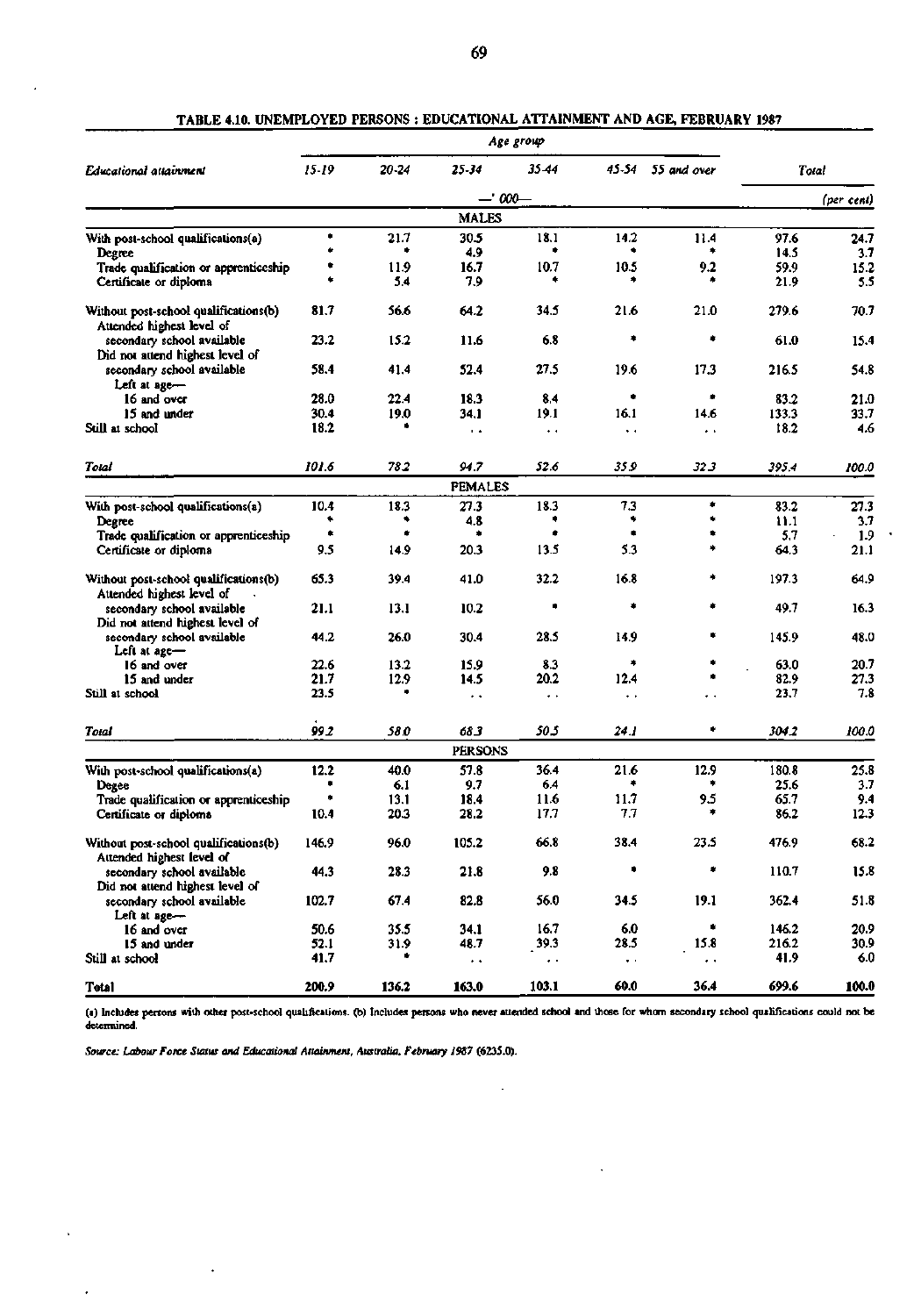| TABLE 4.11. PERSONS WHO STARTED A WAGE OR SALARY EARNER JOB DURING THE PREVIOUS TWELVE MONTHS : |  |
|-------------------------------------------------------------------------------------------------|--|
| METHOD OF JOB ATTAINMENT AND WHETHER OUT OF WORK PRIOR TO STARTING JOB. JUNE 1986               |  |
| (2000)                                                                                          |  |

 $\ddot{\phantom{a}}$ 

|                                                                  |                                      |         | Whether out of work prior to starting job |       |                                  |         |        |         |         |
|------------------------------------------------------------------|--------------------------------------|---------|-------------------------------------------|-------|----------------------------------|---------|--------|---------|---------|
|                                                                  | Out of work prior<br>to starting job |         |                                           |       | Changed employer<br>to start job |         | Total  |         |         |
| Method of job attainment                                         | Males                                | Females | Persons                                   | Males | Females                          | Persons | Males  | Females | Persons |
| Jobseeker approached employer<br>Had no prior knowledge that job | 381.0                                | 402.5   | 783.5                                     | 287.2 | 271.5                            | 558.7   | 668.1. | 674.0   | 1,342.1 |
| was available                                                    | 138.1                                | 155.2   | 293.3                                     | 99.0  | 101.2                            | 200.2   | 237.2  | 256.4   | 493.5   |
| First step taken-                                                |                                      |         |                                           |       |                                  |         |        |         |         |
| Tendered/advertised for work                                     | ۰                                    | 4.0     | 6.9                                       | 3.6   | ٠                                | 6.7     | 6.5    | 7.1     | 13.6    |
| Contacted likely employers                                       | 99.2                                 | 106.0   | 205.2                                     | 70.1  | 68.3                             | 138.4   | 169.3  | 174.3   | 343.6   |
| Other                                                            | 36.0                                 | 45.2    | 81.2                                      | 25.3  | 29.8                             | 55.2    | 61.4.  | 75.0    | 136.4   |
| Had prior knowledge that job was                                 |                                      |         |                                           |       |                                  |         |        |         |         |
| available through-                                               | 242.8                                | 247.3   | 490.1                                     | 188.1 | 170.3                            | 358.4   | 431.0  | 417.6   | 848.6   |
| <b>CES</b>                                                       | 64.8                                 | 49.4    | 114.1                                     | 18.1  | 14.5                             | 32.6    | 82.9   | 63.8    | 146.7   |
| Private employment agency                                        | 6.1                                  | 5.5     | 11.5                                      | 5.0   | 7.8                              | 12.8    | 11.1   | 13.3    | 24.4    |
| School programs                                                  |                                      |         |                                           | 4.0   |                                  | 6.5     | 6.2    | 3.6     | 9.8     |
| Newspaper advertisements                                         | 68.2                                 | 90.9    | 159.1                                     | 82.7  | 74.8                             | 157.5   | 150.9  | 165.7   | 316.5   |
| Friends, relatives, company contacts                             | 86.7                                 | 81.4    | 168.1                                     | 64.2  | 54.1                             | 118.3   | 150.9  | 135.5   | 286.4   |
| Other sources                                                    | 15.0                                 | 19.0    | 34.0                                      | 14.0  | 16.7                             | 30.8    | 29.0   | 35.7    | 64.8    |
| Employer approached jobseeker.                                   | 66.4                                 | 91.3    | 157.6                                     | 112.4 | 73.4                             | 185.9   | 178.8  | 164.7   | 343.5   |
| Total                                                            | 447.3                                | 493.7   | 941.1                                     | 399.6 | 345.0                            | 744.5   | 846.9  | 838.7   | 1,685.6 |

*Source: Successful and Unsuccessful Job Search Experience, Australia, June 1986* **(6245.0).** 

 $\bar{1}$ 

.

## **TABLE 4.12. PERSONS WHO STARTED A WAGE OR SALARY EARNER JOB DURING THE PREVIOUS TWELVE MONTHS METHOD OF JOB ATTAINMENT AND EDUCATIONAL ATTAINMENT, JUNE 1986**

|                                      |        |                                      | (* 000)                |                                    |                                                                     |                 |          |          |
|--------------------------------------|--------|--------------------------------------|------------------------|------------------------------------|---------------------------------------------------------------------|-----------------|----------|----------|
|                                      |        |                                      | Educational attainment |                                    |                                                                     |                 |          |          |
|                                      |        |                                      |                        | Without post-school qualifications |                                                                     |                 |          |          |
|                                      |        | With post-school qualifications      |                        | Auended<br>highest                 | Did not attend<br>highest level<br>of secondary<br>school available |                 |          |          |
|                                      |        | Trade:                               |                        | level of                           |                                                                     | and left at age |          |          |
| Method of job attainment             | Degree | technical<br>or other<br>certificate | Total(a)               | secondary<br>school<br>available   | 16 and<br>over                                                      | 15 and<br>under | Total(b) | Total(c) |
| Jobseeker approached employer        | 105.3  | 382.3                                | 512.9                  | 227.3                              | 247.7                                                               | 275.1           | 752.1    | 1,342.1  |
| Had no prior knowledge that job      |        |                                      |                        |                                    |                                                                     |                 |          |          |
| was available                        | 35.5   | 135.1                                | 181.0                  | 83.0                               | 88.3                                                                | 105.2           | 276.9    | 493.5    |
| First step taken-                    |        |                                      |                        |                                    |                                                                     |                 |          |          |
| Tendered/advertised for work         | ۰      | 4.7                                  | 6.7                    | ۰                                  | ٠                                                                   | ۰               | 6.6      | 13.6     |
| Contacted likely employers           | 21.4   | 93.1                                 | 121.2                  | 57.9                               | 58.0                                                                | 75.8            | 192.0    | 343.6    |
| Other                                | 12.2   | 37.4                                 | 53.1                   | 22.5                               | 28.3                                                                | 27.3            | 78.3     | 136.4    |
| Had prior knowledge that job was     |        |                                      |                        |                                    |                                                                     |                 |          |          |
| available through-                   | 69.7   | 247.2                                | 331.9                  | 144.3                              | 159.4                                                               | 169.9           | 475.2    | 848.6    |
| <b>CES</b>                           |        | 37.3                                 | 44.4                   | 24.3                               | 34.7                                                                | 40.8            | 100.0    | 146.7    |
| Private employment agency            |        | 9.9                                  | 12.5                   | 5.0                                |                                                                     | 3.5             | 11.8     | 24.4     |
| School programs                      |        |                                      | ٠                      | 3.5                                |                                                                     | $\bullet$       | 6.8      | 9.8      |
| Newspaper advertisements             | 38.6   | 112.7                                | 156.4                  | 54.8                               | 50.4                                                                | 49.8            | 155.1    | 316.5    |
| Friends, relatives, company contacts | 16.6   | 68.5                                 | 89.4                   | 44.6                               | 59.8                                                                | 65.5            | 170.9    | 286.4    |
| Other sources                        | 8.6    | 18.1                                 | 27.4                   | 12.2                               | 87                                                                  | 9.5             | 30.5     | 64.8     |
| Employer approached jobseeker        | 33.1   | 104.4                                | 142.9                  | 49.5                               | 57.5                                                                | 75.8            | 183.0    | 343.5    |
| <b>Total</b>                         | 138.3  | 486.7                                | 655.7                  | 276.7                              | 305.2                                                               | 350.9           | 935.0    | 1,685.6  |

 $\ddot{\phantom{a}}$ 

 $\epsilon$ 

**(a) Includes persons with other post-school qualifications, (b) Includes persons who never attended school, (c) Includes persons still at school.** 

*Source: Successful and Unsuccessful Job Search Experience, Australia, June 1986* **(6245.0).** 

 $\ddot{\phantom{a}}$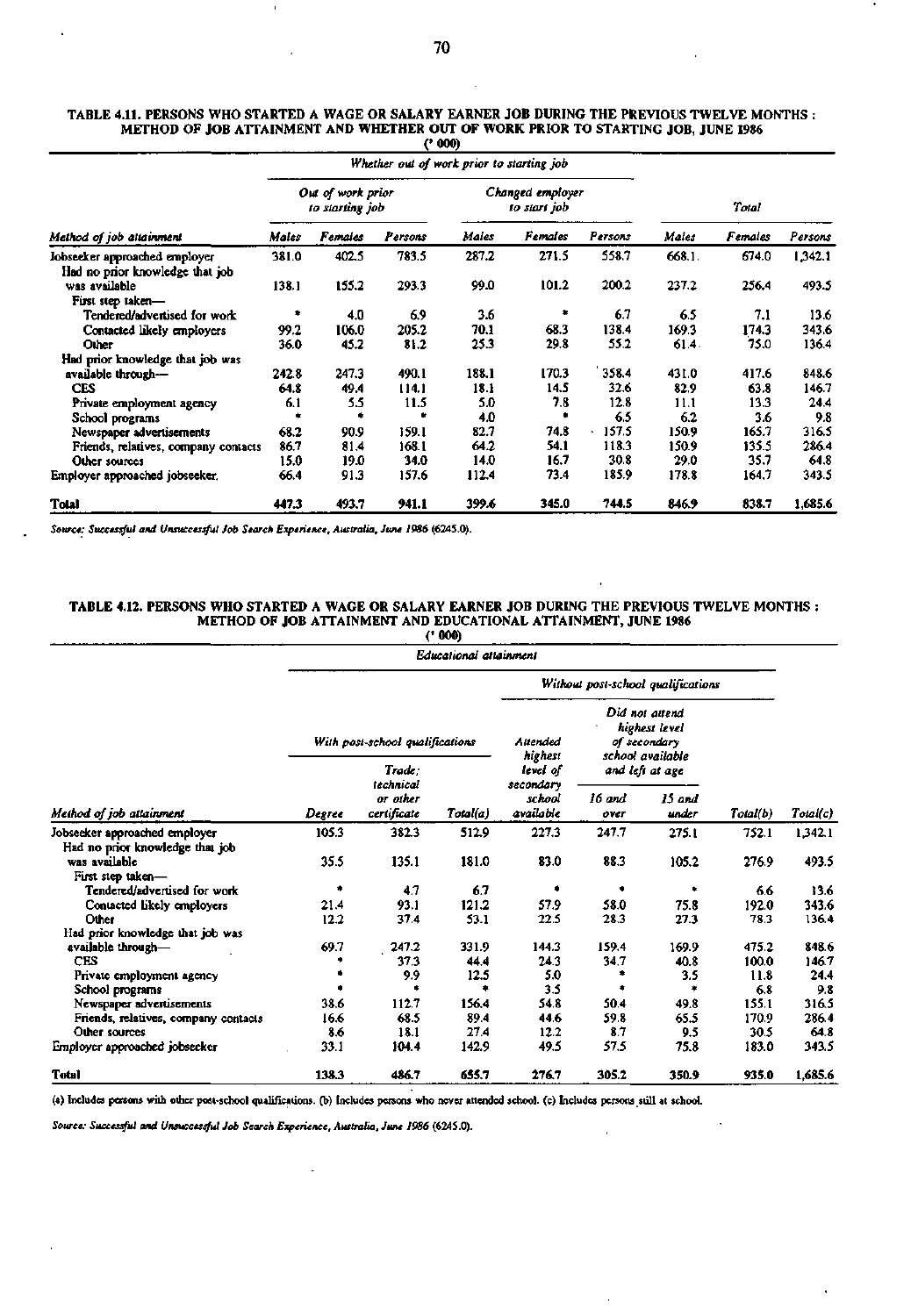#### **CHART 4.9. PERSONS WHO STARTED A WAGE OR SALARY EARNER JOB DURING THE PREVIOUS TWELVE MONTHS: METHOD OF JOB ATTAINMENT AND WHETHER OUT OF WORK PRIOR TO STARTING JOB JUNE 1986**



**Source: Successful and Unsuccessful Job Search Experience, Australia, June 1986 (6245.0).** 

#### **TABLE 4.13. PERSONS WHO STARTED A WAGE OR SALARY EARNER JOB DURING THE PREVIOUS TWELVE MONTHS METHOD OF JOB ATTAINMENT AND AGE, JUNE 1986 ('000)**

|                                                   |               | t and        |              |              |             |             |                |  |  |  |  |
|---------------------------------------------------|---------------|--------------|--------------|--------------|-------------|-------------|----------------|--|--|--|--|
|                                                   | Age group     |              |              |              |             |             |                |  |  |  |  |
| Method of job attainment                          | 15.19         | 20-24        | 25.34        | 35-44        | 45-54       | 55 and over | Total          |  |  |  |  |
| Jobseeker approached employer                     | 368.3         | 308.7        | 354.5        | 206.2        | 79.4        | 25.0        | 1,342.1        |  |  |  |  |
| Had no prior knowledge that job<br>was available  | 144.0         | 109.5        | 127.9        | 73.6         | 30.4        | 8.2         | 493.5          |  |  |  |  |
| First step taken-<br>Tendered/advertised for work |               | 4.3          | 4.2          |              |             |             | 13.6           |  |  |  |  |
| Contacted likely employers<br>Other               | 106.2<br>36.4 | 76.9<br>28.3 | 87.6<br>36.1 | 48.0<br>24.2 | 20.1<br>8.8 | 4.8         | 343.6<br>136.4 |  |  |  |  |
| Had prior knowledge that job                      |               |              |              |              |             |             |                |  |  |  |  |
| was available through-                            | 224.3         | 199.2        | 226.6        | 132.7        | 49.0        | 16.7        | 848.6          |  |  |  |  |
| <b>CES</b>                                        | 52.2          | 40.2         | 30.7         | 15.5         | 6.4         |             | 146.7          |  |  |  |  |
| Private employment agency                         |               | 5.7          | 8.8          | 4.7          |             |             | 24.4           |  |  |  |  |
| School programs                                   | 7.3           |              |              |              |             |             | 9.8            |  |  |  |  |
| Newspaper advertisements                          | 57.5          | 72.8         | 89.9         | 66.1         | 22.1        | 8.1         | 316.5          |  |  |  |  |
| Friends, relatives, company contacts              | 85.3          | 64.4         | 77.4         | 39.3         | 14.7        | 5.3         | 286.4          |  |  |  |  |
| Other sources                                     | 19.1          | 14.0         | 19.4         | 7.2          | 4.3         |             | 64.8           |  |  |  |  |
| Employer approached jobseeker                     | 62.9          | 65.7         | 101.4        | 67.3         | 29.1        | 17.0        | 343.5          |  |  |  |  |
| Total                                             | 431.2         | 374.5        | 455.9        | 273.6        | 108.5       | 42.0        | 1,685.6        |  |  |  |  |

*Source: Successful and Unsuccessful Job Search Experience, Australia, June 1986* (6245.0).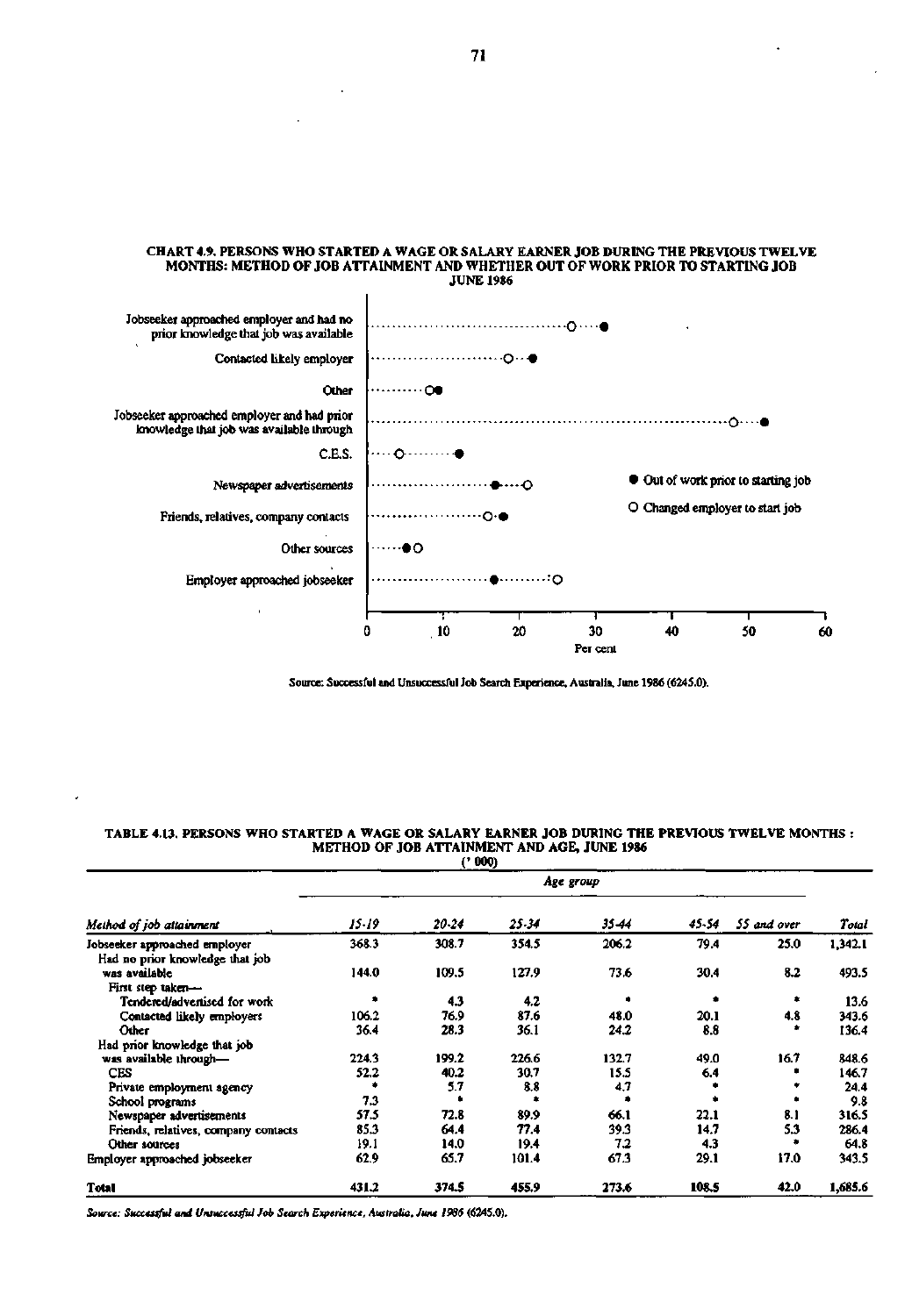#### **TABLE 4.14. PERSONS WHO STARTED A WAGE OR SALARY EARNER JOB DURING THE PREVIOUS TWELVE MONTHS METHOD OF JOB ATTAINMENT AND LABOUR FORCE STATUS AT JUNE 1986**

|                                                                  |          | Labour force status at June 1986 |                           |                               |         |                           |                            |
|------------------------------------------------------------------|----------|----------------------------------|---------------------------|-------------------------------|---------|---------------------------|----------------------------|
| Method of job attainment                                         | Employed | Unem-<br>ployed                  | In the<br>labour<br>force | Not in<br>the labour<br>force | Total   | Unem-<br>ployment<br>rate | Partici-<br>pation<br>rate |
|                                                                  |          |                                  | --' 000--                 |                               |         |                           | -per cent-                 |
| Jobseeker approached employer<br>Had no prior knowledge that job | 1,105.9  | 124.9                            | 1,230.8                   | 111.3                         | 1,342.1 | 10.2                      | 91.7                       |
| was available<br>First step taken-                               | 403.9    | 45.4                             | 449.4                     | 44.2                          | 493.5   | 10.1                      | 91.1                       |
| Tendered/advertised for work                                     | 10.7     | ٠                                | 11.7                      | ٠                             | 13.6    | 庯                         | 85.7                       |
| Contacted likely employers                                       | 280.0    | 34.5                             | 314.5                     | 29.1                          | 343.6   | 11.0                      | 91.5                       |
| Other                                                            | 113.2    | 10.0                             | 123.2                     | 13.2                          | 136.4   | 8.1                       | 90.4                       |
| Had prior knowledge that job                                     |          |                                  |                           |                               |         |                           |                            |
| was available through-                                           | 702.0    | 79.4                             | 781.4                     | 67.1                          | 848.6   | 10.2                      | 92.1                       |
| <b>CES</b>                                                       | 108.3    | 28.0                             | 136.2                     | 10.5                          | 146.7   | 20.5                      | 92.9                       |
| Private employment agency                                        | 21.7     |                                  | 22.7                      |                               | 24.4    |                           | 93.2                       |
| School programs                                                  | 8.6      |                                  | 8.8                       |                               | 9.8     |                           | 89.6                       |
| Newspaper advertisements                                         | 282.1    | 20.3                             | 302.3                     | 14.2                          | 316.5   | 6.7                       | 95.5                       |
| Friends, relatives, company contacts                             | 229.4    | 25.5                             | 254.9                     | 31.5                          | 286.4   | 10.0                      | 89.0                       |
| Other sources                                                    | 52.0     | 4.4                              | 56.4                      | 8.3                           | 64.8    | 17.9                      | 87.1                       |
| Employer approached jobseeker                                    | 280.2    | 20.3                             | 300.5                     | 43.0                          | 343.5   | 6.7                       | 87.5                       |
| Total                                                            | 1,386.1  | 145.1                            | 1.531.3                   | 154.4                         | 1,685.6 | 9.5                       | 90.8                       |

*Source: Successful and Unsuccessful Job Search Experience. Australia, June 1986* **(624S.0).** 

 $\lambda$ 

#### **TABLE 4.15. PERSONS WHO STARTED A WAGE OR SALARY EARNER JOB DURING THE PREVIOUS TWELVE MONTHS : METHOD OF JOB ATTAINMENT, WHETHER FIRST JOB EVER HELD AND WHETHER JOB STARTED WAS IN PREFERRED OCCUPATION, JUNE 1986**

|                                       |                                                    |                                                        |          | (2000)                                             |                                                        |          |                                                    |                                                        |          |
|---------------------------------------|----------------------------------------------------|--------------------------------------------------------|----------|----------------------------------------------------|--------------------------------------------------------|----------|----------------------------------------------------|--------------------------------------------------------|----------|
|                                       |                                                    | First job ever held                                    |          |                                                    | Had worked before                                      |          | Total                                              |                                                        |          |
| Method of job attainment              | Job<br>was<br>in pre-<br>ferred<br>occu-<br>pation | Job<br>was not<br>in pre-<br>ferred<br>OCCU-<br>pation | Total(a) | Job<br>was<br>in pre-<br>ferred<br>осси-<br>pation | Job<br>was not<br>in pre-<br>ferred<br>occu-<br>pation | Total(a) | Job<br>was<br>in pre-<br>ferred<br>occu-<br>pation | Job<br>was not<br>in pre-<br>ferred<br>occu-<br>pation | Total(a) |
| Jobseeker approached employer         | 148.2                                              | 39.7                                                   | 229.1    | 805.6                                              | 194.2                                                  | 1,113.0  | 953.8                                              | 233.8                                                  | 1,342.1  |
| Had no prior knowledge that job       |                                                    |                                                        |          |                                                    |                                                        |          |                                                    |                                                        |          |
| was available                         | 62.7                                               | 12.9                                                   | 88.4     | 287.8                                              | 73.5                                                   | 405.1    | 350.5                                              | 86.4                                                   | 493.5    |
| First step taken-                     |                                                    |                                                        |          |                                                    |                                                        |          |                                                    |                                                        |          |
| Tendered/advertised for work          | $\ddot{\phantom{a}}$                               | ۰                                                      | ٠        | 8.5                                                |                                                        | 12.2     | 9.6                                                | ۰                                                      | 13.6     |
| Contacted likely employers            | 45.5                                               | 8.8                                                    | 64.7     | 197.1                                              | 50.2                                                   | 278.9    | 242.6                                              | 59.1                                                   | 343.6    |
| Other                                 | 16.2                                               | 4.0                                                    | 22.3     | 82.2                                               | 21.0                                                   | 114.0    | 98.4                                               | 25.0                                                   | 136.4    |
| Had prior knowledge that job          |                                                    |                                                        |          |                                                    |                                                        |          |                                                    |                                                        |          |
| was available through-                | 85.5                                               | 26.8                                                   | 140.7    | 517.8                                              | 120.7                                                  | 707.9    | 603.2                                              | 147.4                                                  | 848.6    |
| <b>CES</b>                            | 16.0                                               | 74                                                     | 29.0     | 70.6                                               | 28.2                                                   | 117.7    | 86.5                                               | 35.6                                                   | 146.7    |
| Private employment agency             | ۰                                                  |                                                        | ٠        | 19.1                                               |                                                        | 22.4     | 20.3                                               |                                                        | 24.4     |
| School programs                       | 5.0                                                |                                                        | 5.3      | 3.6                                                |                                                        | 4.6      | 8.6                                                |                                                        | 9.8      |
| Newspaper advertisements              | 26.5                                               | 8.2                                                    | 39.4     | 221.5                                              | 38.9                                                   | 277.1    | 248.0                                              | 47.1                                                   | 316.5    |
| Friends, relatives, company contacts4 |                                                    | 9.7                                                    | 52.1     | 163.2                                              | 41.7                                                   | 234.3    | 191.6                                              | 51.4                                                   | 286.4    |
| Other sources                         | 8.4                                                |                                                        | 13.1     | 39.8                                               | 7.9                                                    | 51.7     | 48.2                                               | 9.1                                                    | 64.8     |
| Employer approached jobseeker         | 26.3                                               | 8.0                                                    | 44.2     | 231.4                                              | 38.4                                                   | 299.3    | 257.7                                              | 46.4                                                   | 343.5    |
| Total                                 | 174.4                                              | 47.6                                                   | 273.3    | 1,037.0                                            | 232.6                                                  | 1,412.3  | 1,211.5                                            | 280.2                                                  | 1,685.6  |

**(a) Includes persons who did not have a preferred occupation.** 

*Source: Successful and Unsuccessful Job Search Experience. Australia, June 1986* **(6245.0).**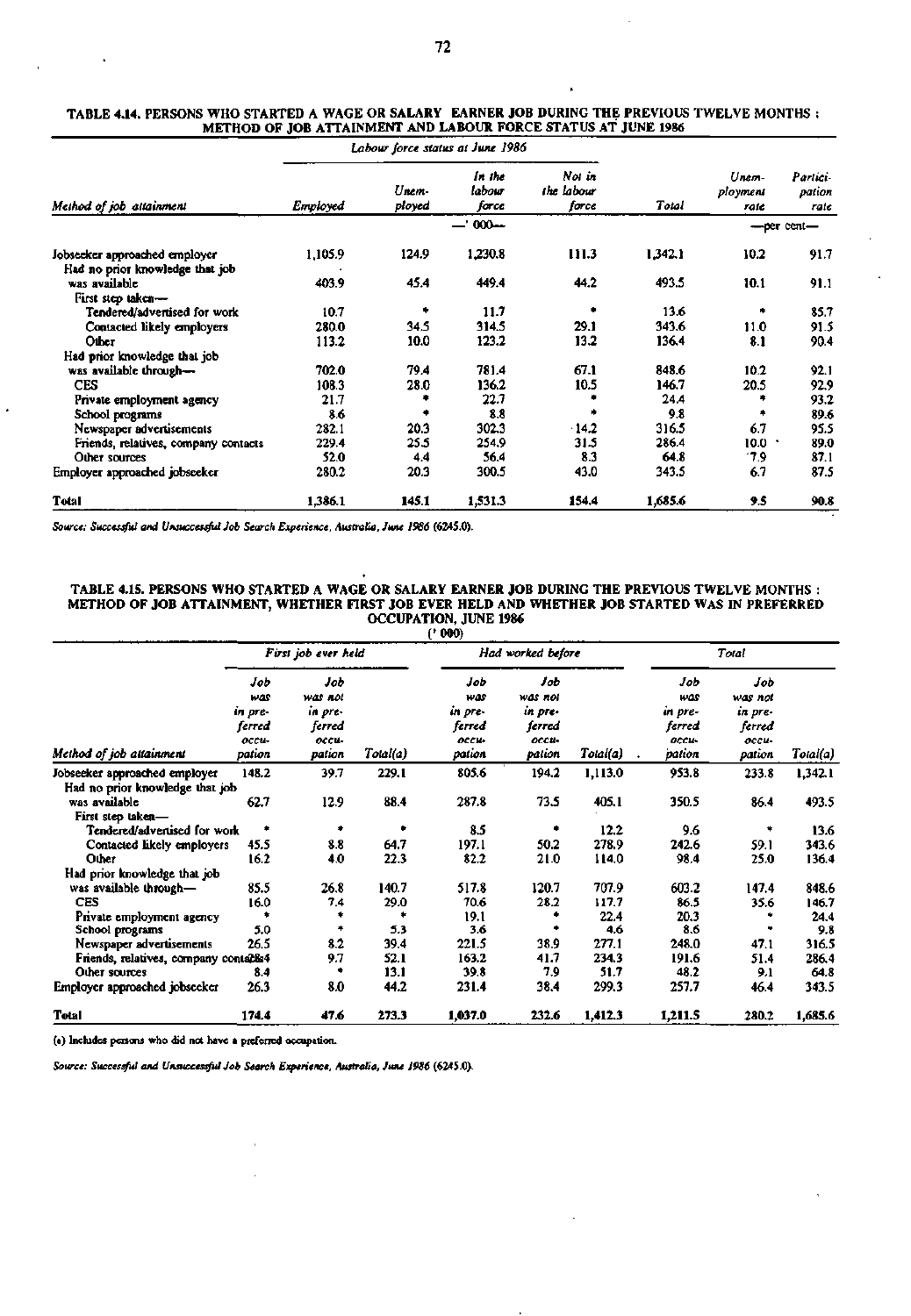#### **TABLE 4.16. PERSONS WHO STARTED A WAGE OR SALARY EARNER JOB DURING THE PREVIOUS TWELVE MONTHS : ROLE OF THE COMMONWEALTH EMPLOYMENT SERVICE IN JOB ATTAINMENT AND FULL-TIME OR PART-TIME STATUS OF JOB WHEN STARTED, JUNE 1986**

|                                                     |       | (2000)                                            |         |       |                              |       |       |               |         |  |
|-----------------------------------------------------|-------|---------------------------------------------------|---------|-------|------------------------------|-------|-------|---------------|---------|--|
|                                                     |       | Full-time or part-time status of job when started |         |       |                              |       |       |               |         |  |
|                                                     |       | <b>Full-time</b>                                  |         |       | Part-time                    |       |       | Total         |         |  |
| Role of the CES in job attainment                   | Males | Females                                           | Persons |       | <b>Males</b> Females Persons |       |       | Males Females | Persons |  |
| Jobseeker approached employer                       | 558.6 | 378.2                                             | 936.8   | 109.5 | 295.8                        | 405.3 | 668.1 | 674.0         | 1.342.1 |  |
| Had no prior knowledge that job was available       | 192.0 | 129.1                                             | 321.1   | 45.2  | 127.2                        | 172.4 | 237.2 | 256.4         | 493.5   |  |
| Had prior knowledge that job was available          | 366.6 | 249.1                                             | 615.7   | 64.3  | 168.6                        | 232.9 | 431.0 | 417.6         | 848.6   |  |
| <b>Through CES</b>                                  | 75.0  | 47.3                                              | 122.2   | 7.9   | 16.6                         | 24.5  | 82.9  | 63.8          | 146.7   |  |
| Through other sources                               | 291.7 | 201.8                                             | 493.5   | 56.4  | 152.0                        | 208.4 | 348.1 | 353.8         | 701.9   |  |
| CES helped jobseeker to obtain job in some way      | 8.4   | 5.1                                               | 13.4    |       | *                            | 3.5   | 9.8   | 7.2           | 17.0    |  |
| CES did not help jobseeker to obtain job in any way | 283.3 | 196.7                                             | 480.0   | 55.0  | 149.9                        | 204.9 | 338.3 | 346.6         | 684.9   |  |
| Employer approached jobseeker                       | 147.9 | 65.9                                              | 213.8   | 30.9  | 98.8                         | 129.7 | 178.8 | 164.7         | 343.5   |  |
| <b>Total</b>                                        | 706.4 | 444.1                                             | 1,150.6 | 140.5 | 394.6                        | 535.0 | 846.9 | 838.7         | 1.685.6 |  |

*Source: Successful and Unsuccessful Job Search Experience, Australia, June 1986* **(6245.0).** 

#### **TABLE 4.17. ALL FAMILIES WITH ONE OR MORE MEMBERS UNEMPLOYED TYPE OF FAMILY AND EMPLOYMENT STATUS(a), JUNE 1987**   $\bullet$ **(• 000 families)**

|                            |                        |                                   |       | vvv isuprival           |                                   |       |                        |                                   |       |                        |                                   |       |
|----------------------------|------------------------|-----------------------------------|-------|-------------------------|-----------------------------------|-------|------------------------|-----------------------------------|-------|------------------------|-----------------------------------|-------|
|                            | None employed          |                                   |       | One employed            |                                   |       | Two or more employed   |                                   |       | Total                  |                                   |       |
|                            | One<br>unem-<br>ployed | Two or<br>more<br>шлет-<br>ployed | Total | One.<br>unem-<br>ployed | Two or<br>more<br>ипет-<br>ployed | Total | Оле<br>unem-<br>ployed | Two or<br>more<br>unem-<br>ployed | Total | One<br>unem-<br>ployed | Two or<br>more<br>unem-<br>ployed | Total |
| Married-couple families    | 87.7                   | 24.5                              | 112.2 | 113.0                   | 82                                | 121.2 | 85.6                   | 72                                | 92.8  | 286.2                  | 40.0                              | 326.2 |
| With dependents present    | 61.8                   | 13.9                              | 75.7  | 71.3                    | 6.0                               | 77.2  | 53.4                   | 4.5                               | 58.0  | 186.5                  | 24.4                              | 210.9 |
| Without dependents present | 25.9                   | 10.6                              | 36.6  | 41.7                    | ۰                                 | 44.0  | 32.1                   | ٠                                 | 34.8  | 99.7                   | 15.6                              | 115.3 |
| Other families             | 40.6                   | 63                                | 46.9  | <i><b>23.0</b></i>      | ٠                                 | 25.0  | 62                     | ٠                                 | 75    | 69.8                   | 9.6                               | 79.4  |
| With dependents presem     | 24.7                   | ۰                                 | 26.9  | 8.5                     | ۰                                 | 9.1   | ٠                      | ٠                                 | 4.0   | 36.5                   | 3.5                               | 40.0  |
| Without dependents present | 15.9                   | 4.1                               | 19.9  | 14.5                    | ۰                                 | 16.0  | ۰                      | ٠                                 | 3.5   | 33.3                   | 6.1                               | 39.4  |
| <b>All families</b>        | 128.3                  | 30.8                              | 159.1 | 135.9                   | 10.3                              | 146.2 | 91.8                   | 8.5                               | 100.3 | 356.0                  | 49.6                              | 405.6 |
| With dependents present    | 86.5                   | 16.1                              | 102.6 | 79.7                    | 6.6                               | 86.3  | 56.7                   | 5.2                               | 62.0  | 222.9                  | 27.9                              | 250.8 |
| Without dependents present | 41.8                   | 14.7                              | 56.5  | 56.2                    | 3.7                               | 59.9  | 35.0                   | ٠                                 | 38.4  | 133.1                  | 21.7                              | 154.8 |

**(a) Employment status refers to persons aged IS and over only.** 

l,

 $\epsilon^{-1}$ 

*Source: Labour Force Status and Other Characteristics of Families, Australia, June 1987* **(6224.0).**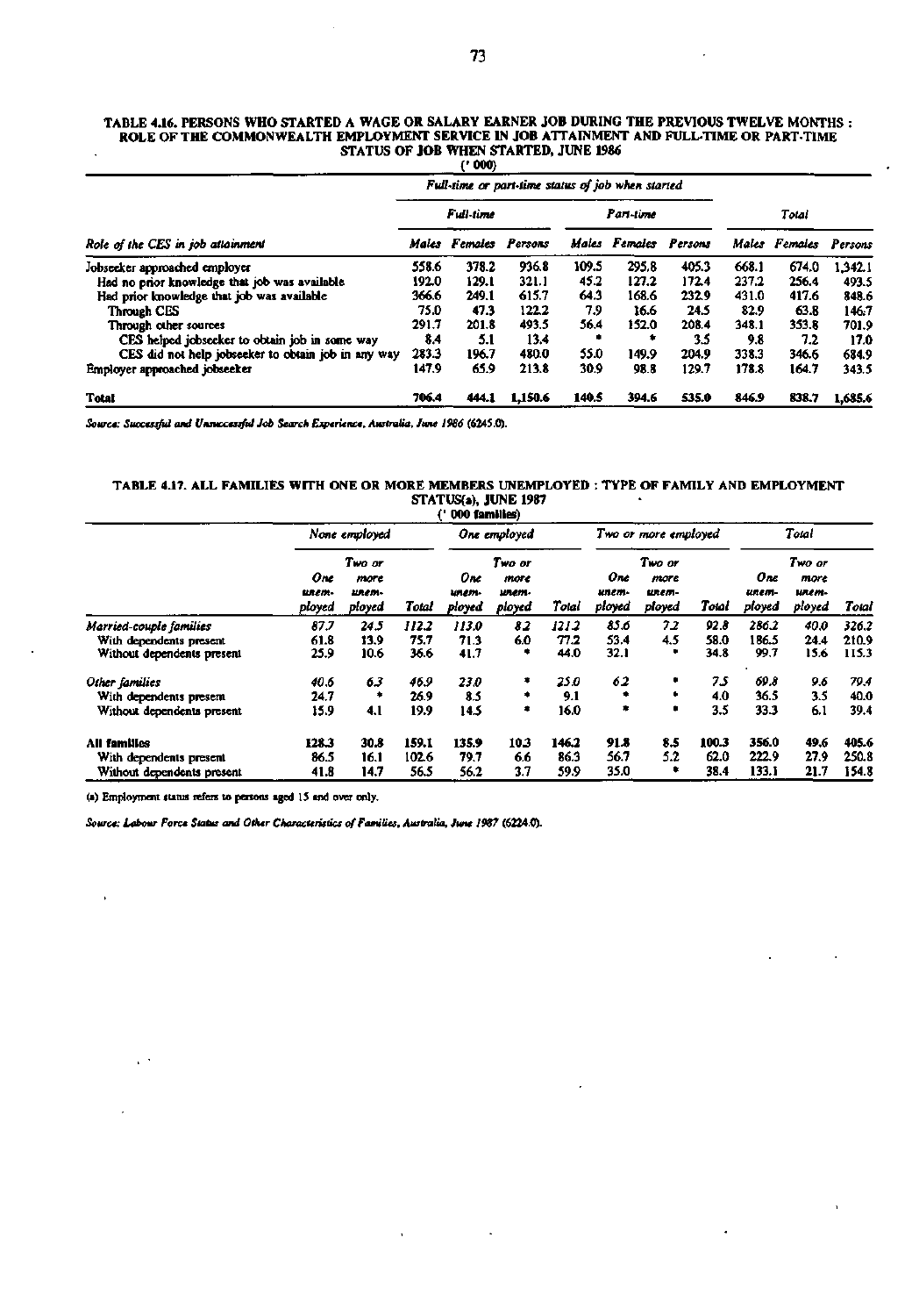

Source: Labour Force and Other Characteristics of Families, Australia, June 1987 (6224.0).

l,

## **TABLE 4.18. FAMILY STATUS OF UNEMPLOYED PERSONS : DURATION OF UNEMPLOYMENT, JUNE 1987**

|                               | Under<br>2 | 2 and<br>under 4 | 4 and<br>under 8 | 8 and<br>under 13 | 13 and<br>under 26 | 26 and<br>under 52 | $52$ and<br>over | Total | Average<br>duration | Median<br>duration |
|-------------------------------|------------|------------------|------------------|-------------------|--------------------|--------------------|------------------|-------|---------------------|--------------------|
|                               |            |                  |                  |                   | $-7000$            |                    |                  |       |                     | -weeks-            |
| Member of a family            | 27.4       | 43.4             | 49.9             | 42.2              | 85.1               | 84.7               | 135.7            | 468.4 | 49.1                | 23                 |
| Husband or wife               | 13.5       | 22.4             | 22.7             | 21.0              | 37.3               | 35.1               | 76.8             | 228.8 | 54.4                | 24                 |
| With dependents present       | 9.4        | 15.4             | 15.8             | 13.3              | 25.1               | 22.2               | 53.4             | 154.6 | 55.3                | 24                 |
| Without dependents present    | 4.1        | 7.0              | 6.9              | 7.8               | 12.2               | 12.9               | 23.5             | 74.3  | 52.5                | 24                 |
| Not-married family head       |            |                  |                  | 4.6               | 5.8                | 5.7                | 8.4              | 29.3  | 49.9                | 24                 |
| With dependents present       |            |                  |                  | 3.7               | 3.8                | 3.8                | 5.2              | 20.5  | 45.2                | 22                 |
| Full-time student aged 15-24  | 5.5        | 6.2              | 6.7              | 5.8               | 9.9                | 6.2                | 3.7              | 44.1  | 17.9                | 10                 |
| Other child(a) of family head | 5.3        | 11.0             | 16.6             | 12.5              | 30.0               | 34.5               | 42.5             | 152.4 | 50.3                | 26                 |
| Other relative                |            | 3.6              |                  | ۰                 |                    | 5.2                | 4.3              | 13.8  | 46.6                | *                  |
| Not a member of a family      | 5.7        | 6.9              | 12.4             | 82                | 145                | 17.6               | 29.6             | 94.8  | 51.6                | 25                 |
| Living alone                  |            | 17               |                  | 6.0               | 4.5                | 4.5                | 12.1             | 30.9  | 67.8                | 32                 |
| Not living alone              | 3.9        | 5.0              | 9.6              | 5.0               | 10.0               | 13.1               | 17.5             | 63.9  | 43.8                | 23                 |
| Total                         | 33.1       | 50.3             | 62.2             | 50.4              | 99.6               | 102.3              | 165.3            | 563.1 | 49.5                | 23                 |

(a) Aged 15 and over.

*Source: Labour Force Status and Other Characteristics of Families, Australia, June 1987* **(6224.0).**